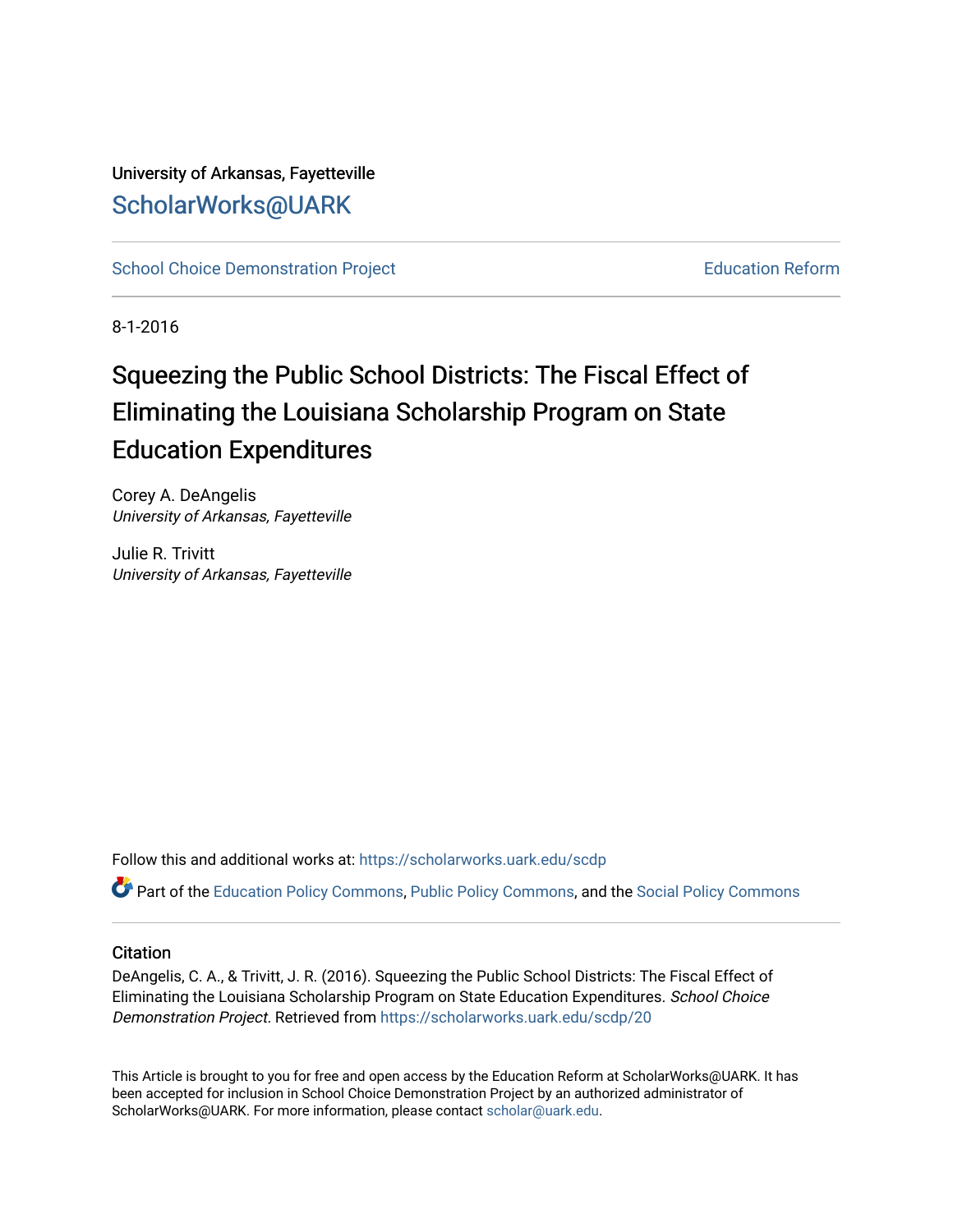

## **WORKING PAPER SERIES**

## **Squeezing the Public School Districts: The Fiscal Effects of Eliminating the**

### **Louisiana Scholarship Program**

Corey A. DeAngelis, and Julie R. Trivitt, Ph.D.

August 11, 2016

EDRE Working Paper 2016-10

The University of Arkansas, Department of Education Reform (EDRE) working paper series is intended to widely disseminate and make easily accessible the results of EDRE faculty and students' latest findings. The Working Papers in this series have not undergone peer review or been edited by the University of Arkansas. The working papers are widely available, to encourage discussion and input from the research community before publication in a formal, peer reviewed journal. Unless otherwise indicated, working papers can be cited without permission of the author so long as the source is clearly referred to as an EDRE working paper.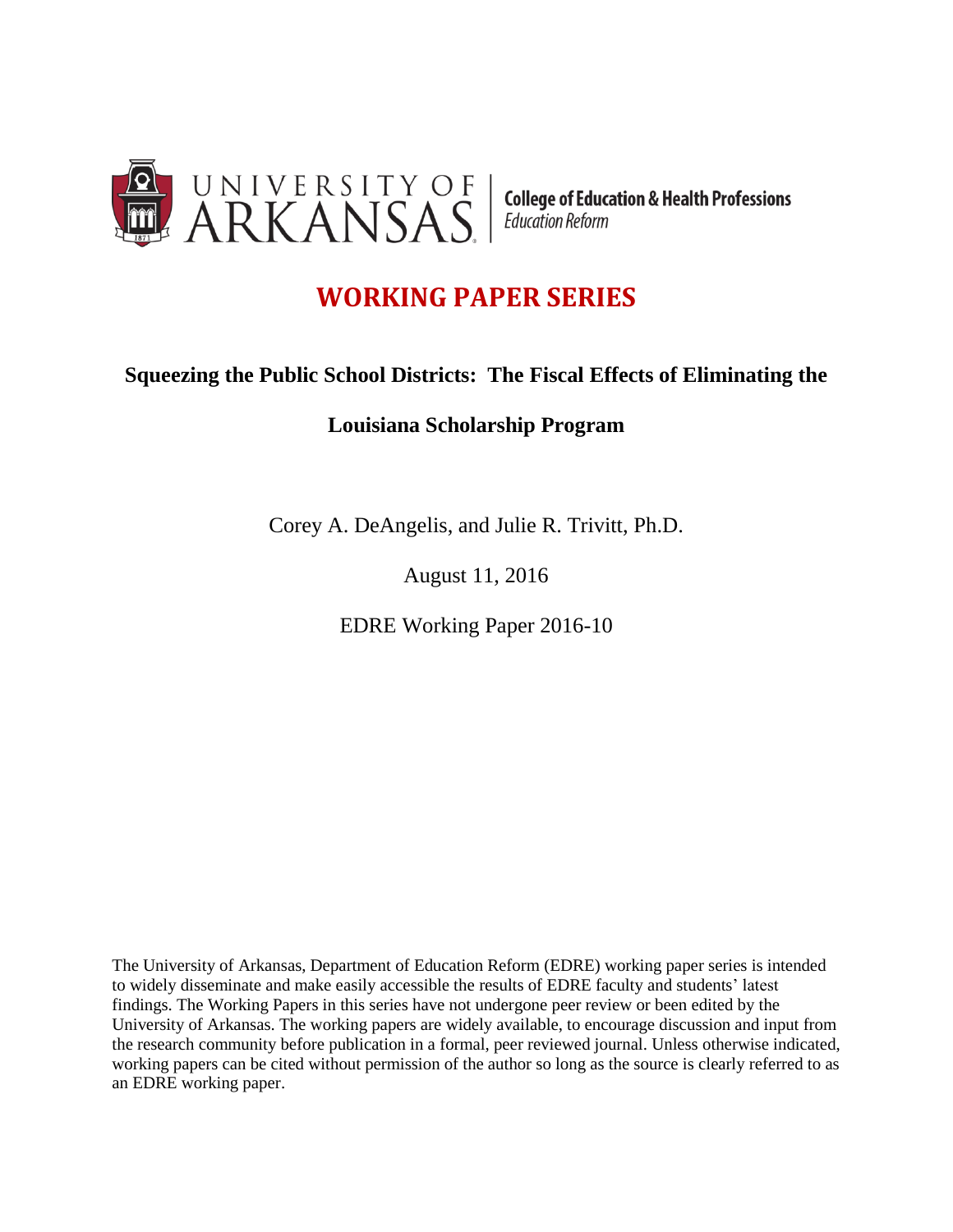#### **SQUEEZING THE PUBLIC SCHOOL DISTRICTS: THE FISCAL EFFECTS OF ELIMINATING THE LOUISIANA SCHOLARSHIP PROGRAM**

Corey A. DeAngelis Department of Education Reform, University of Arkansas [cadeange@uark.edu](mailto:cadeange@uark.edu)

Julie R. Trivitt, Ph.D. Walton College of Business, University of Arkansas [JTrivitt@walton.uark.edu](mailto:JTrivitt@walton.uark.edu)

Louisiana Scholarship Program Evaluation Report #6 August 11, 2016

> School Choice Demonstration Project, University of Arkansas, Fayetteville, AR

#### **Acknowledgements**

The content of the report is solely the responsibility of the authors and does not necessarily represent the views of the University of Arkansas. We gratefully acknowledge Patrick J. Wolf and Robert M. Costrell for helpful comments on previous drafts.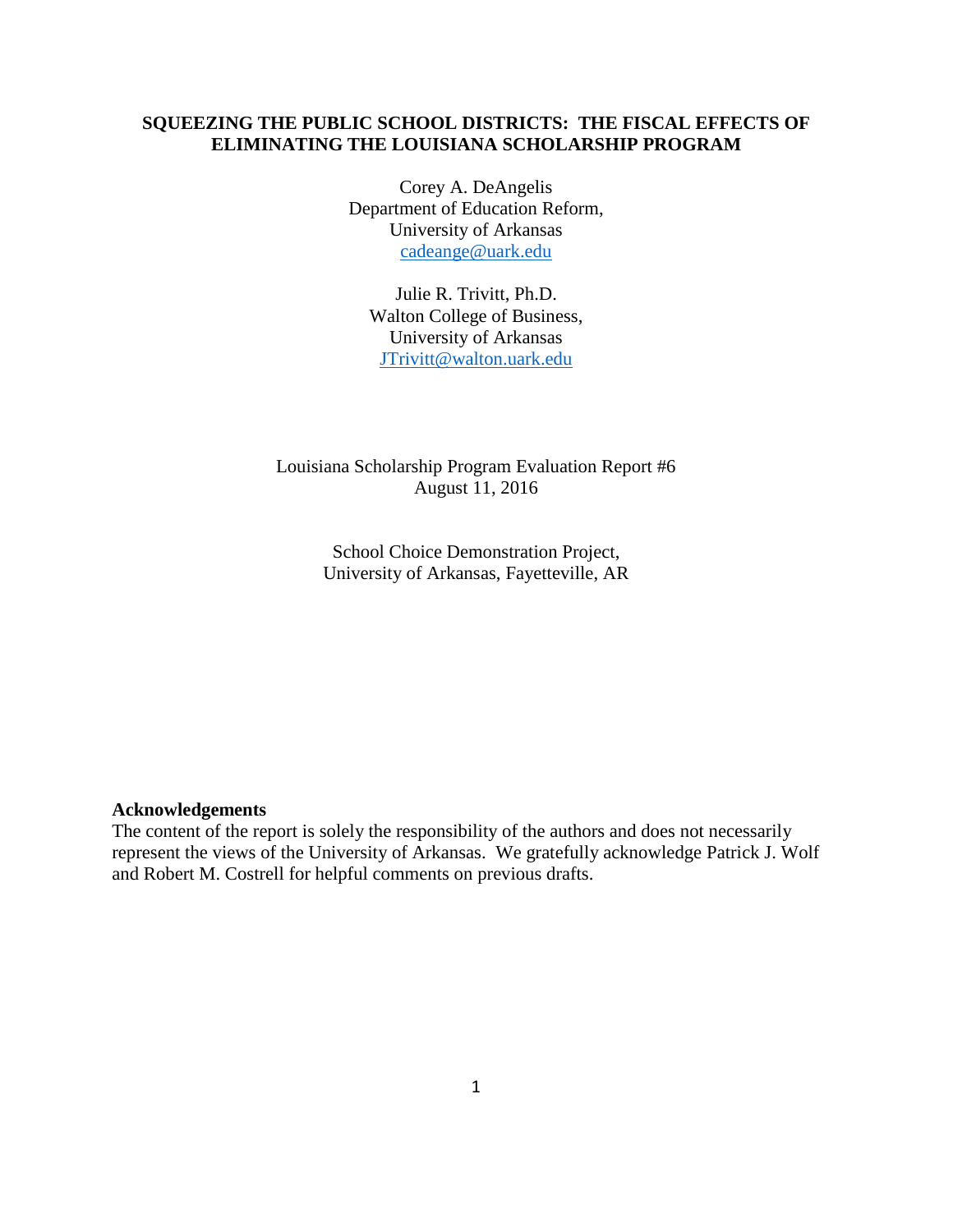#### **Executive Summary**

Eliminating the Louisiana Scholarship Program (LSP) was proposed as a way to improve the financial situation of the Louisiana Department of Education budget in the current fiscal environment. A study released by the School Choice Demonstration Project (SCDP) found that the net fiscal impact on the Louisiana Department of Education budget would likely be an overall cost increase. In this study, we consider the effects that the removal or reduction of the program would have on individual districts. Districts would receive additional revenue from the state for affected students, but districts would also incur additional costs to educate these students. For each district, we compare the additional costs incurred to the additional funding received from the state. We conclude that the overall fiscal impact on districts will be negative; in other words, the overall additional variable costs incurred by the districts will be greater than the overall additional funding provided to the districts. In fact, we find that only 2 to 7 of the 69 school districts would benefit from the elimination of the program. For the affected districts, the average outcome would be a financial loss of about \$1,500 per returning voucher student in 2016. In each scenario, we find that over 80% of student transfers would result in a financial loss for the local district. While we have framed this discussion in terms of the elimination of the LSP, the same analysis would be applicable to any situation that causes students to move from private schools to public schools in Louisiana, including the current funding cap which may force some current LSP students out of the program and has already generated a waitlist of over 400 students for next year.

2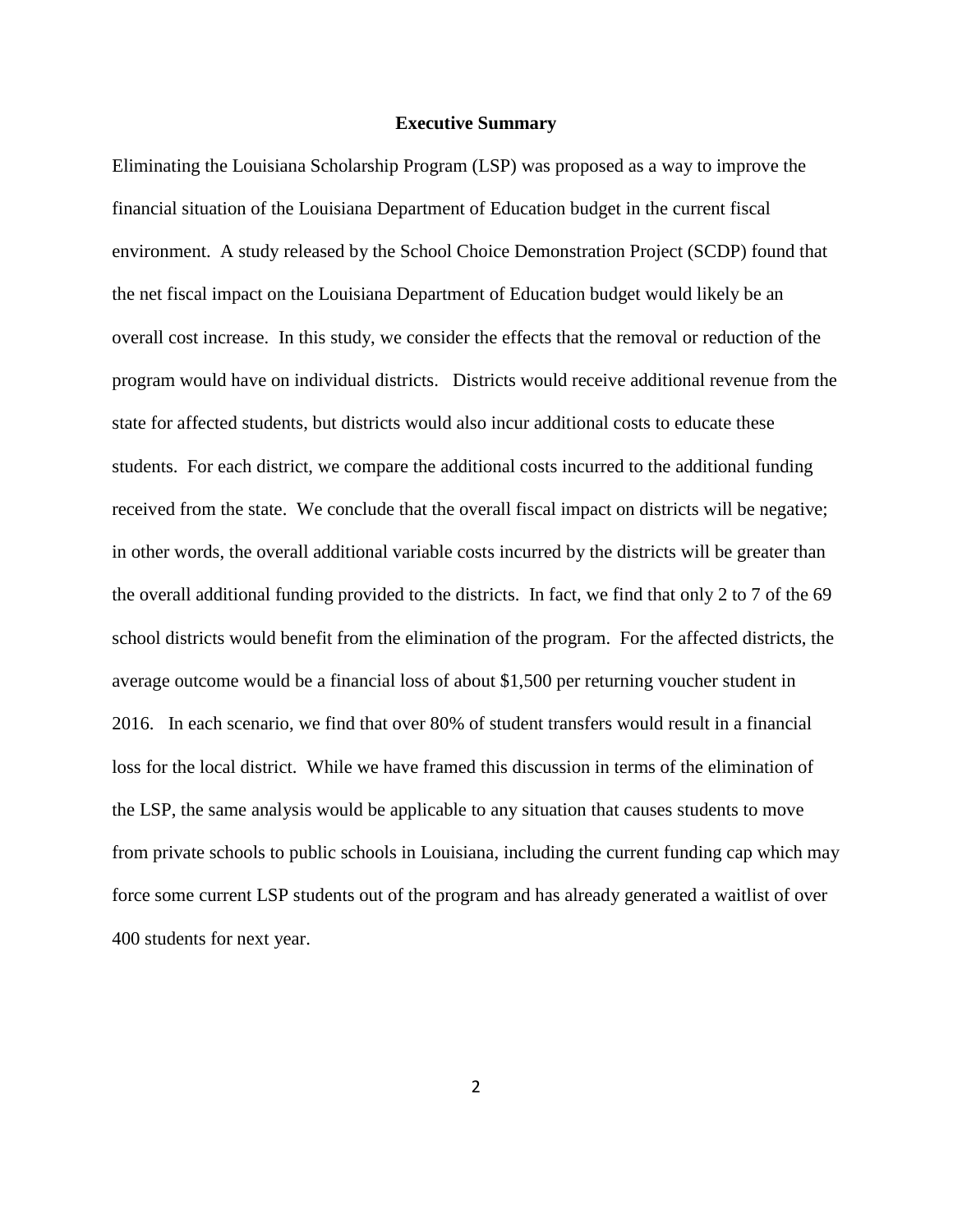#### **Introduction**

As is expected with any program involving appropriations and ardent supporters on both sides of the issue, there has been much debate over the merits of the Louisiana Scholarship Program (LSP) since its inception. Prior research by the School Choice Demonstration Project indicates that the LSP had a negative effect on student math achievement in the first two years (Mills  $\&$ Wolf, 2016) and a positive effect on racial integration in schools (Egalite, Mills, & Wolf, 2016). There is also evidence of positive effects of the program on the performance of public schools in Louisiana attributed to the additional competition (Egalite, 2016). In the current fiscal environment, policy makers considered ending the program as a way to improve the financial situation of the Louisiana Department of Education budget. Ultimately, they decided to reduce funding for the program below the level necessary to support all continuing students and new students awarded scholarship placements through the 2016 LSP lottery. At least some students who expected to attend private schools for the 2016-17 school year will likely be educated in public schools instead. This study determines if this policy change saves money for individual public school districts in Louisiana or strains their finances even more.

The LSP, originally named the Student Scholarships for Education Excellence Program, started in 2008 as a pilot program and expanded statewide in 2012. The LSP is a K-12 voucher program that gives low-income students the choice to opt out of their low-performing traditional public school. Students that qualify for the program can take a portion of their public per pupil funding to a participating private school of their choice. In order to qualify for the voucher, students must have attended a public school rated C, D, F or T in the previous year or be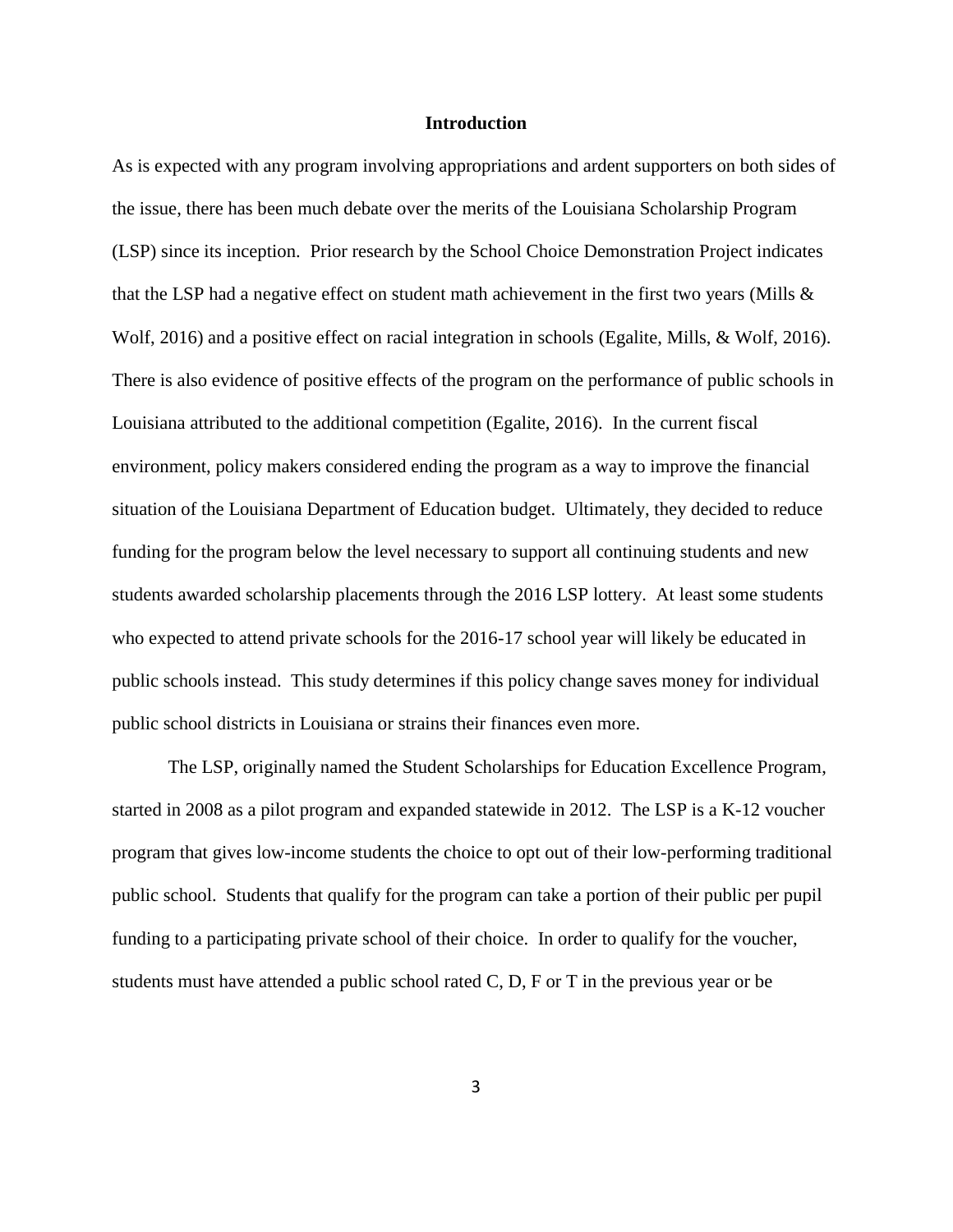assigned to such a school and entering kindergarten.<sup>1</sup> Additionally, their family income must be no more than 250% of the federal poverty line<sup>2</sup> (\$60,625 for a family of four in 2015-16). In this sense, the program is more accessible than the federal lunch program which requires family income to be no more than 185% of the federal poverty line (\$44,863 for a family of four in 2015-16).

In 2015-16, there were 7,110 students enrolled in the program and the average voucher was \$5,852 (56% of the average public per pupil expenditure).<sup>3</sup> The voucher amount is set at 100% of the per-pupil funding level in the student's home parish or the tuition level at the chosen private school, whichever is less.<sup>4</sup> The participating private schools must accept the voucher amount as full payment to educate the child.

Since private school tuition levels are often set below the Minimum Foundation Program (MFP) per pupil allocation amount, the program has the potential to generate an overall cost savings to the public. Jeff Spalding (2014) found that the forerunner to the LSP, which was limited to New Orleans, saved the state \$12.7 million by the 2010-11 school year. SCDP just released their analysis on the fiscal impact of the proposed removal of the LSP. They find that unless one in five current voucher students stay in private schools without aid, the state will face additional expenditures of up to \$10.1 million per year without the program (Trivitt  $\&$ DeAngelis, 2016).

<sup>1</sup> <https://www.louisianabelieves.com/schools/louisiana-scholarship-program>

<sup>2</sup> <https://aspe.hhs.gov/2015-poverty-guidelines>

<sup>3</sup> <http://www.edchoice.org/school-choice/programs/louisiana-scholarship-program/>

<sup>4</sup> <http://www.edchoice.org/school-choice/programs/louisiana-scholarship-program/>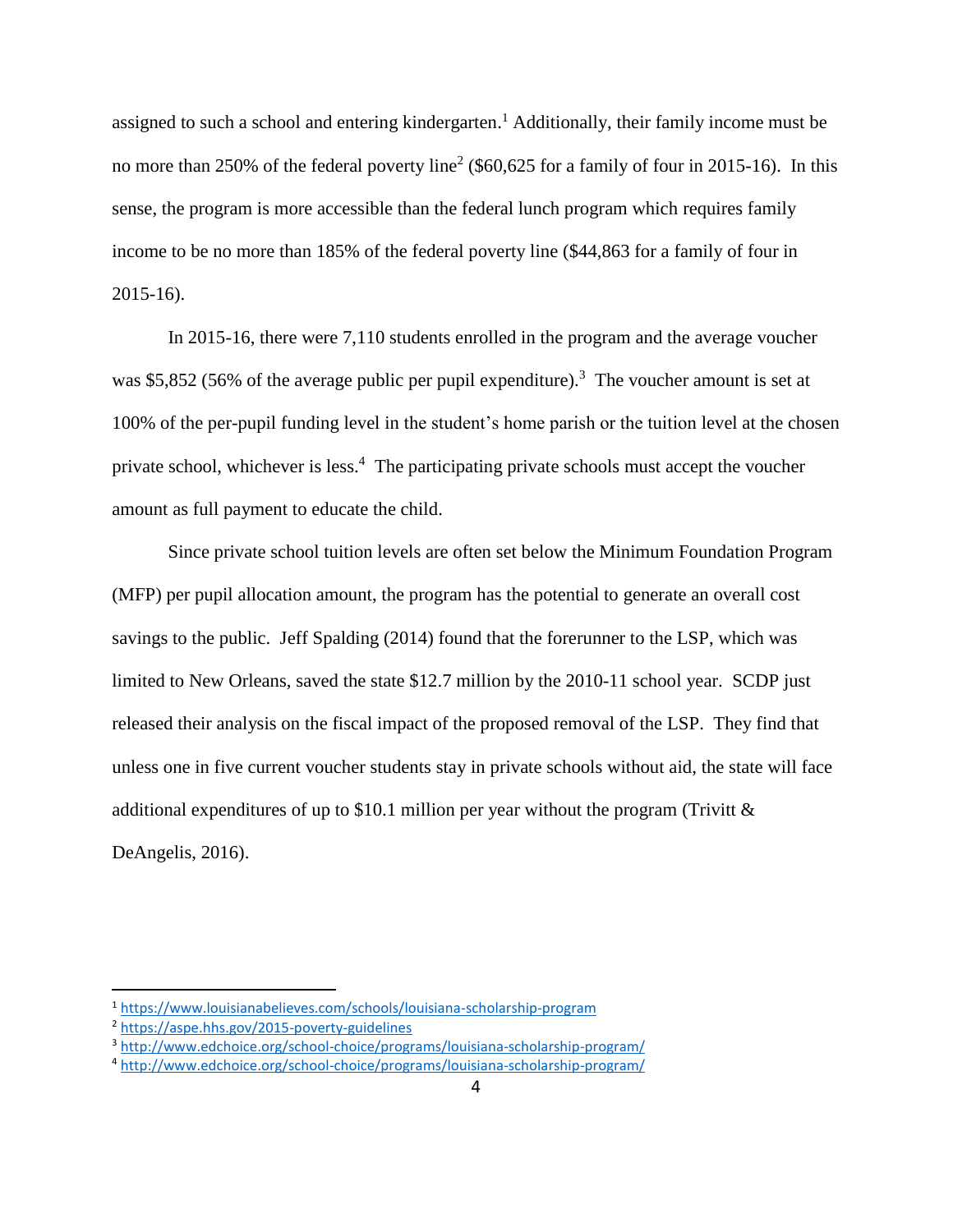Though the state may experience a financial loss overall, the impact on the individual districts<sup>5</sup> is not necessarily negative. After all, the negative impact on the state results from the state providing more funding to public districts via the funding formula than to private schools via the voucher program. If the program is removed, some of the current voucher students will return to various districts throughout Louisiana. If the additional costs incurred by the district to educate the returning voucher students is less than the additional funding provided by the state, the district will experience a financial benefit. Alternatively, if the district incurs additional costs greater than the additional funding, the districts will face a financial loss. Over time, we would expect local districts to adjust their spending to optimally educate all students with the resources available.

#### **Cost Specification Strategy**

Economists and accountants frequently classify production costs based on how they fluctuate with small changes in the number of units of production. For small changes in the size of the organization, also referred to as the short run, costs can be divided into two categories: variable and fixed. Variable costs (VC) differ from fixed costs (FC) in that they fluctuate proportionally with the number of units produced.

#### Total Costs =  $FC + VC$

If we think about schools using production terminology, the unit of production is the student and the output is the increase in human capital, i.e. the knowledge and skills that come from an additional year of schooling. As the number of students in a school district increases, the district incurs additional costs. In the short run, only some of the costs will vary with a small change in

<sup>5</sup> We refer to Louisiana parishes as districts for simplicity.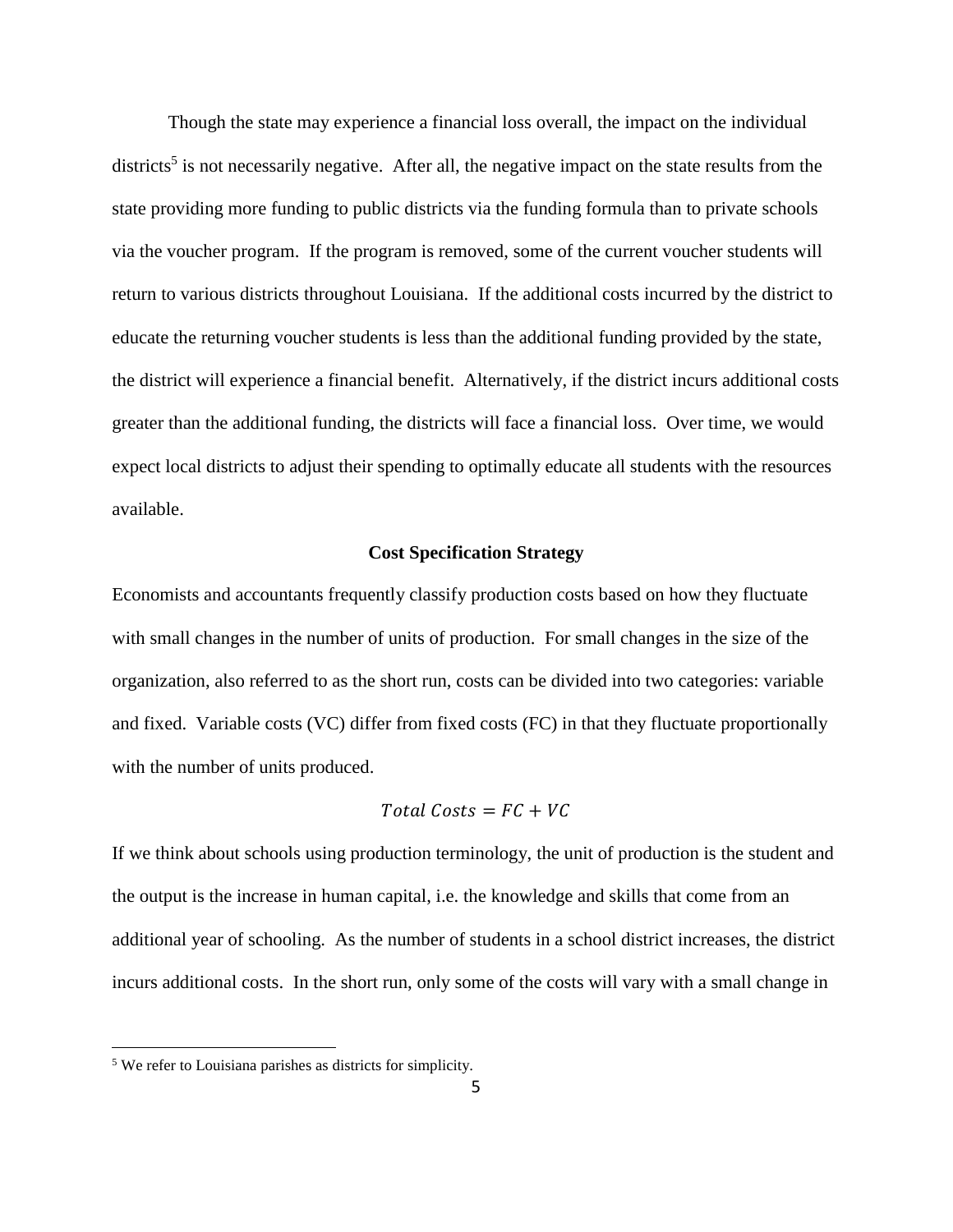the number of students, and are thus classified as variable costs. Some examples of variable education costs would be instructional materials, student support, and food service. Other costs will remain fixed for small changes in the number of students and are classified as fixed costs. Some examples of fixed education costs are buildings, busses, administration, and maintenance. In other words, if there is an influx of a limited number of students into a school district, expenses such as instruction and food service would increase, but we would not expect the acquisition of additional buildings or busses.

In the long run (or for substantial changes in the number of students), all costs are variable; expenditures on all categories of resources may change. For example, if a large number of students are introduced into a school system, costs directly tied to the education of the additional students would rise (e.g. instruction and food service). If the number of students entering a given school system is large enough, capital expenditures and transportation expenses would rise, so additional classrooms, buildings, and busses would be needed to accommodate the new students.

While districts will incur additional costs when enrollment increases, they will also receive additional funding from the state in most cases. If the additional funding equals the additional costs incurred, there is no fiscal effect on the district. If the costs exceed the additional funding, the district is worse off and has to adjust their spending patterns or spend money from a reserve account to accommodate the additional student. If the costs are less than the additional funding, the district is better off financially and can continue current operations and add to their financial reserves.

6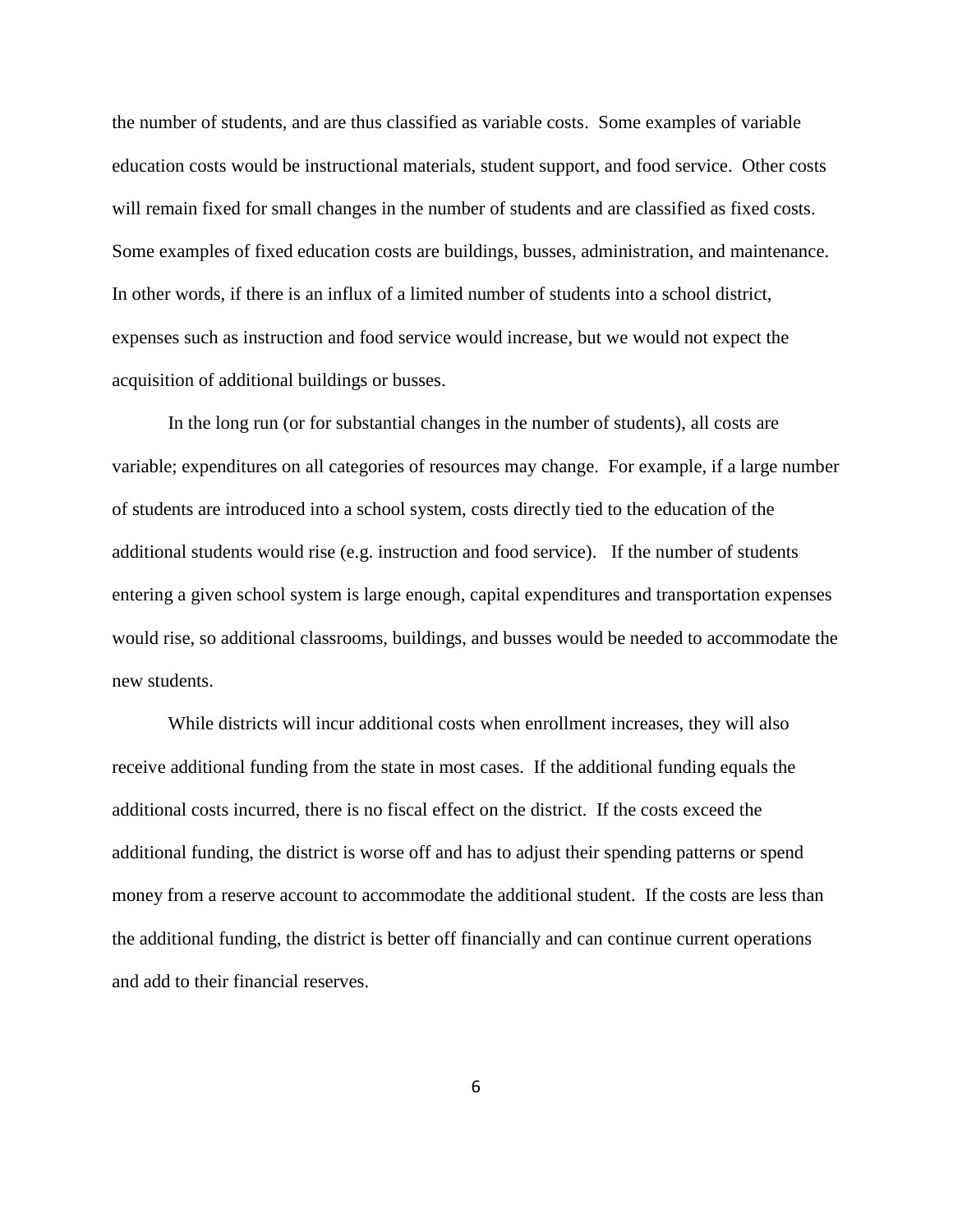We analyze the fiscal effects on districts likely to receive additional students if the program is eliminated or scaled back due to the recent funding reduction. We use data from the 2013-14 Current Expenditures by Group report<sup>6</sup> from the LDE website and classify each expenditure category as variable or fixed. We use the classification approach employed by Benjamin Scafidi (2012) in his fiscal analysis of school choice programs. Scafidi studied the actual cuts made by public school districts when faced with sudden, unexpected funding reductions. This should accurately reflect costs that schools can adjust in the short run because the exemplar districts actually did so. Any costs not observed to change are classified as fixed. This makes our estimate of the total variable costs conservative for all districts, and therefore increases the likelihood we will find districts that benefit financially from the costs incurred and funding associated with one or more additional students due to funding constraints on the LSP.

The following are the types of expenditures we classify as fixed for our analysis: Debt Service, Facility Acquisition and Construction, Community Service Operations, Central Services, Student Transportation Services, Operations and Maintenance, Business Services, General Administration, and School Administration. The following are the types of expenditures we classify as variable: Regular Education, Special Education, Vocational Education, Adult Education, Other Instructional Programs, Special Programs, Pupil Support Programs, Instructional Staff Services, Food Service Operations, and Enterprise Operations.

The cost structure of districts varies considerably across the state. Fixed expenses vary from 26.1% to 62.6% of total expenses with a mean of 34.8%. Likewise, variable expenses range from 37.4% to 73.9% with a mean of 65.2%. The way costs are allocated between fixed

<sup>6</sup> We use data from the most recent year (2014) that information is available for expenditures, revenues and voucher enrollment:<http://www.louisianabelieves.com/resources/library/fiscal-data>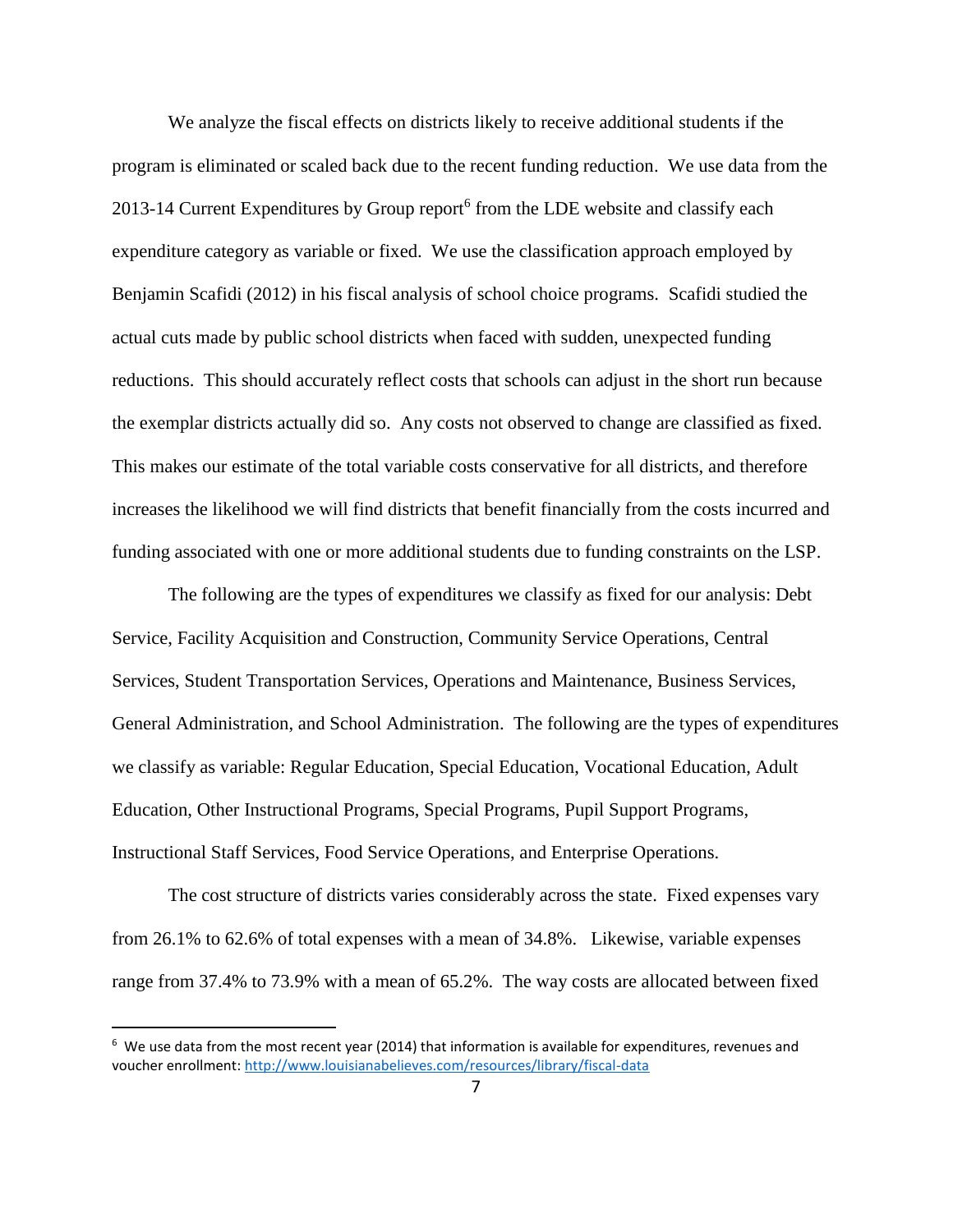and variable categories reflects, to some degree, strategic resource allocation choices the district has made. In general, the larger the percentage of variable costs, the more flexibility the district will have in adjusting to changes in enrollment or funding, but the more likely it is that small changes in enrollment will require adjustments to its resource use patterns because incremental funding for one student will be less than the incremental costs.

#### **Additional Variable Costs to Districts**

Throughout our analysis, we assume that districts are operating efficiently, so that current expenditures represent the costs necessary to adequately educate students.<sup>7</sup> We begin our analysis by classifying each district's current expenditures as either fixed or variable. We find the total variable costs for each school district and divide by the student enrollment. This gives us a unique cost equation for each district of the form:

#### Total Costs =  $FC + (AVC * Number of Students)$

We assume a linear cost curve near the current enrollment level so that the marginal cost, or additional cost incurred if the district has one additional student, is the average variable cost (AVC) based on the district's current expenditures. If the district revenue increases by more than the AVC, the district has more than enough additional funding to cover the costs of educating an additional student. If the additional funding provided for the extra student is less than AVC, the district has to adjust its expenditure patterns to educate the additional student. Table 1 below

<sup>7</sup> This assumption is made for simplicity. Expenditures may be above actual costs, but the results will still be relevant for the impact on each district's financial situation.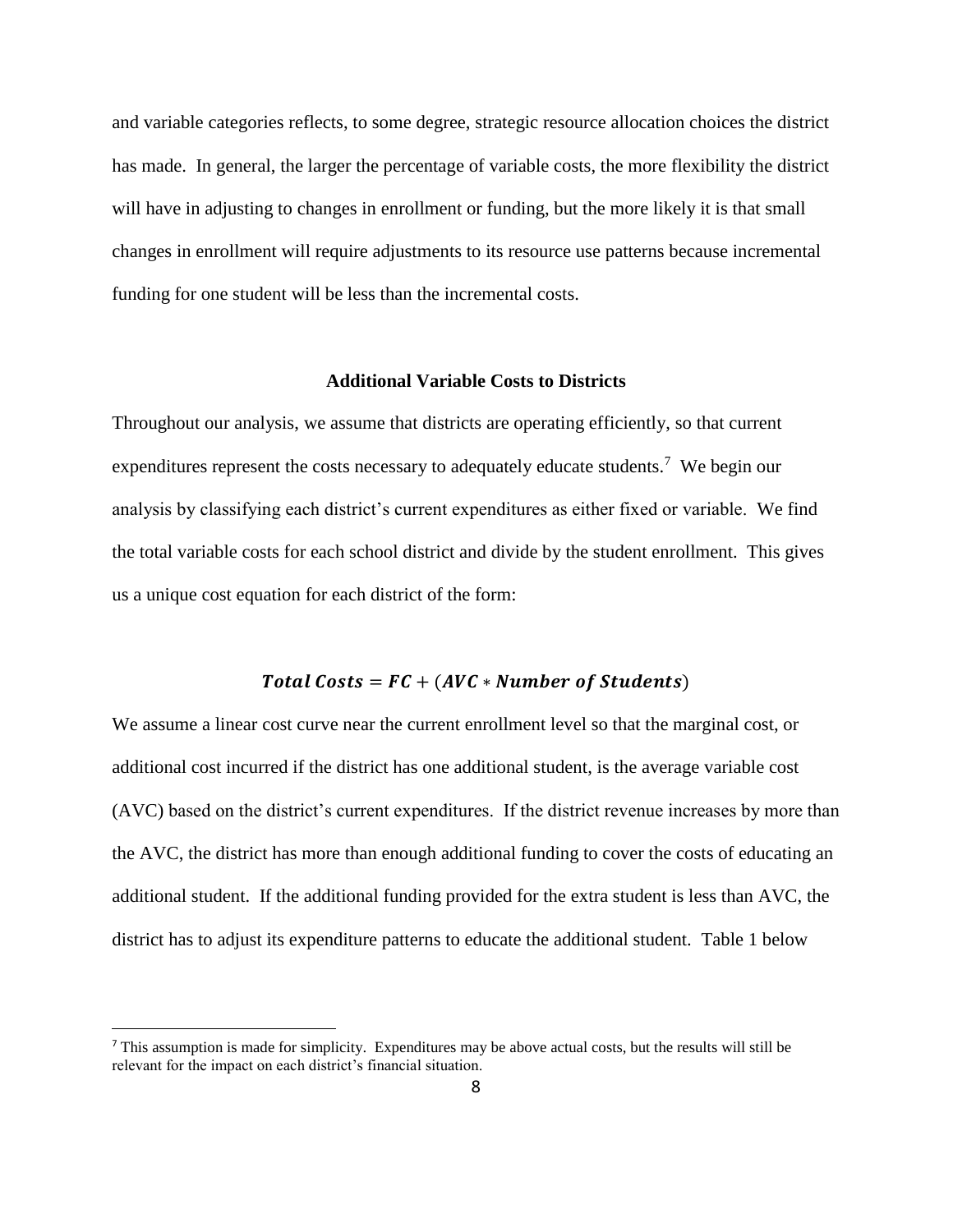shows a summary of the average variable costs for all districts, districts without any voucher users, and districts with voucher users.

| Group                                  | <b>AVC</b> | $AVC$ % | <b>Maximum</b> | <b>Minimum</b> |
|----------------------------------------|------------|---------|----------------|----------------|
| All Districts                          | \$7.844    | 65.1%   | 73.9%          | 37.4%          |
| <b>Districts without Voucher Users</b> | \$7,652    | 65.9%   | 73.9%          | 38.1%          |
| Districts with Voucher Users           | \$7,928    | 64.8%   | 72.5%          | 37.4%          |

**Table 1: Average Variable Costs by Group**

Cost structures are unique for each district and average variable costs differ considerably. When we examine all districts, the average variable cost is \$7,844. The average variable cost is \$7,652 for districts without any voucher students and \$7,928 for districts with current voucher students. In other words, districts with voucher users tend to have higher variable costs than districts without voucher users and are therefore likely to experience larger fiscal effects from the transfer of students from the LSP back to district public schools. For individual districts' variable costs range from 37% to 74% of total costs. But costs are only one side of the potential fiscal effect of the program. In order to determine how each district is likely to be affected, we need to compare the average variable cost to the funding a district would receive with one additional student.

#### **Additional Revenue from the State**

#### **Funding Formula**

In order to determine the fiscal effect on the district we need to compare the additional costs incurred to the additional funding received due to various possible changes in the LSP. To calculate the additional funding for each district, we use data from the Fiscal Year 2013-14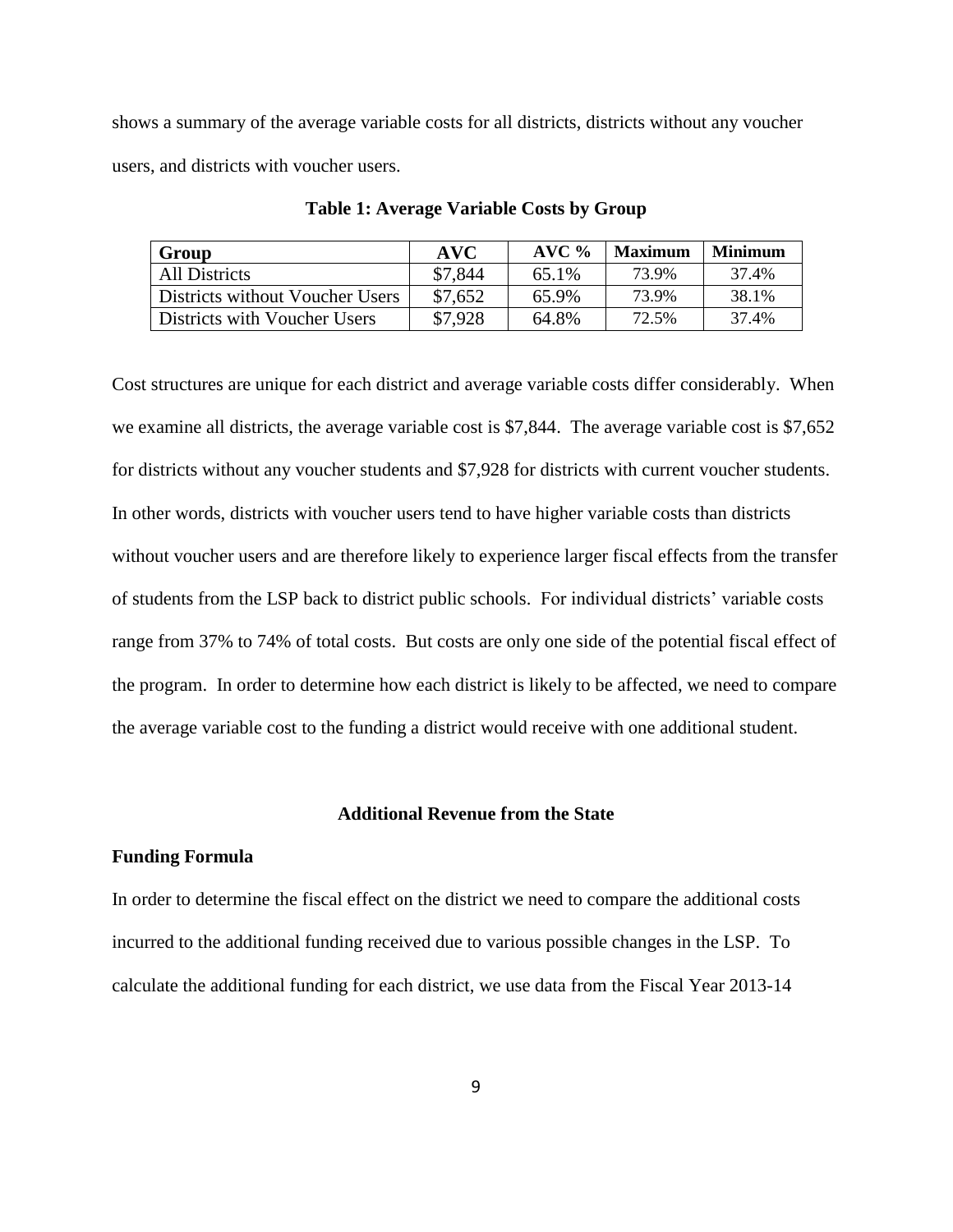Minimum Foundation Program budget letter which includes four different levels<sup>8</sup> of funding calculations.

Level 1 funding uses a weighted student count for each school district and establishes a base minimum amount of funding per student. Students likely to require additional resources to educate are weighted to reflect the additional resources needed, and funding is based on the weighted student count which is greater than the actual number of students enrolled. Additional weight is assigned to students that are classified as: Low-Income / English Language Learner, Career and Technical Education, Special Education, and Gifted and Talented. Districts with less than 7,500 students receive additional weighting of up to 20% since they may not be large enough to fully benefit from economies of scale. The Level 1 funding provided by the state varies across districts based on the local district's ability to generate revenue via taxes, but the state contributes at least 25% of the total amount of Level 1 funding.

Level 2 funding rewards local tax effort since the state matches a portion of the local tax revenue above the minimum amount. The calculation for the Level 2 funding amount is a function of the Level 1 funding requirement and the amount of local revenue provided to schools. Level 2 funding is included in our analysis since returning students would alter the Level 1 funding amount, but would not alter the local tax revenue generated.

Level 3 funding is related to continuation pay raises, hold harmless enhancements, mandated health insurance, retirement and fuel. Level 4 funding is related to foreign language associate salaries, career development, high costs services assistance and supplemental courses.

<sup>&</sup>lt;sup>8</sup> Here are the exact funding level formulas used for calculation[: https://www.louisianabelieves.com/docs/default](https://www.louisianabelieves.com/docs/default-source/minimum-foundation-program/2015-16-circular-no-1158---senate-concurrent-resolution-55.pdf?sfvrsn=2)[source/minimum-foundation-program/2015-16-circular-no-1158---senate-concurrent-resolution-55.pdf?sfvrsn=2](https://www.louisianabelieves.com/docs/default-source/minimum-foundation-program/2015-16-circular-no-1158---senate-concurrent-resolution-55.pdf?sfvrsn=2)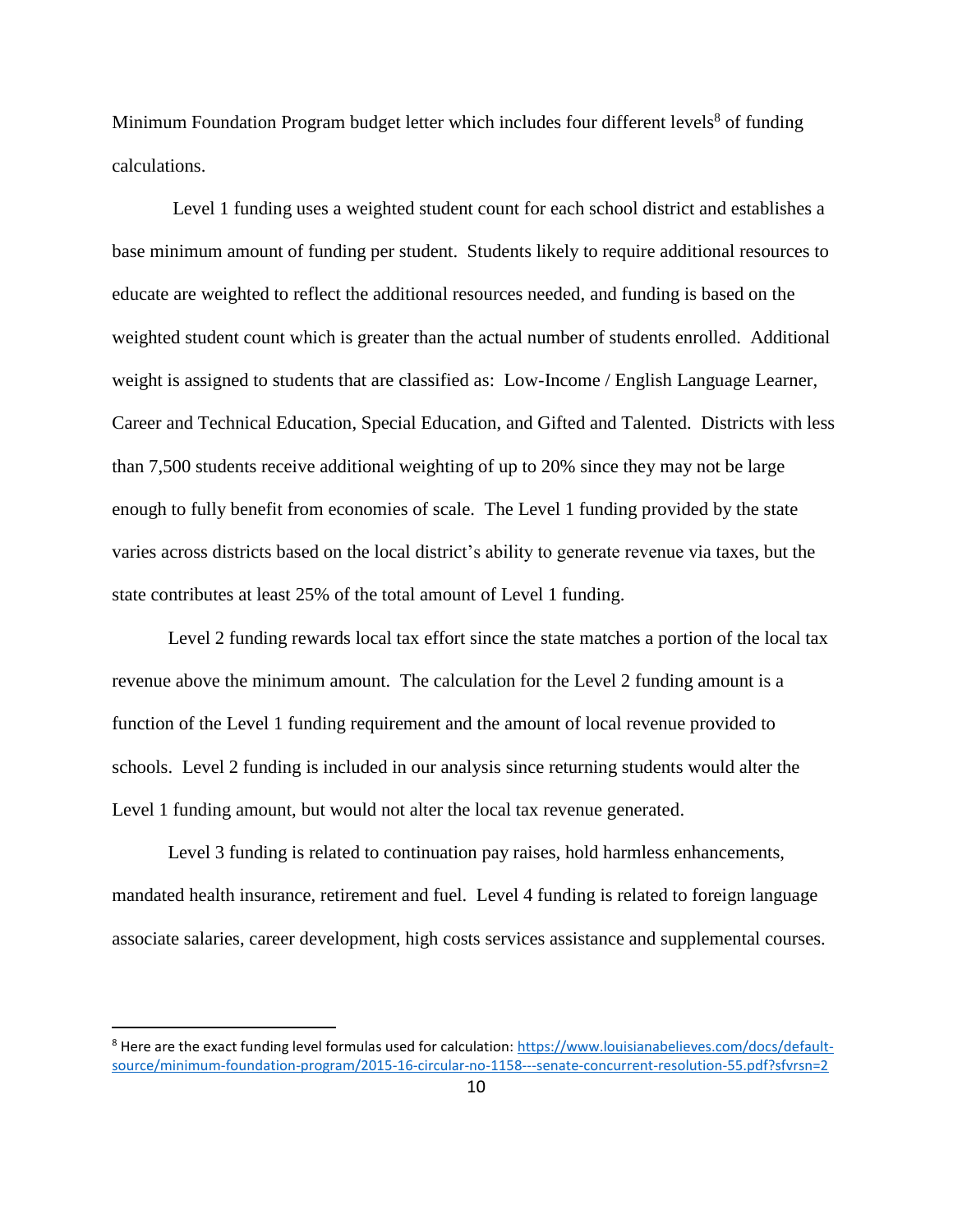We exclude Level 3 and Level 4 funding from our analysis since they are not likely to vary in the short-run with small changes in student enrollment.

#### **Funding Estimate Methods**

 $\overline{a}$ 

We examine Level 1 and Level 2 funding and simulate the additional amount of funding each district would receive from the state for an additional student. In our calculations we assume that the returning voucher student(s) have the same characteristics as the average student in the district to which they return. We compare each district's average variable cost to its additional funding per pupil in order to determine whether the fiscal position of the district is harmed or helped in the absence, or reduction, of the LSP.

#### **Analysis for Assumption Parish**

In order to understand the marginal cost and marginal revenue calculations, it is helpful to examine the analysis of an example district. The Assumption Parish reported total education expenditures of \$45,182,646 in 2014. Of these, \$15,702,398 are classified as fixed costs and \$29,480,248 are classified as variable costs. We divide the variable costs by the number of students in order to find the average variable cost for the district. In the Assumption Parish, the average variable cost was \$7,649 in 2014 which leads to the following cost equation:

> Total Costs =  $FC + (AVC * Number of Students)$  $$45, 182, 646 = $15, 702, 398 + $7, 649 * $3, 854^{\circ}$$

<sup>9</sup> This student count comes from October 2013 and is the basis for the Expenditure Report for the 2013-2014 school year.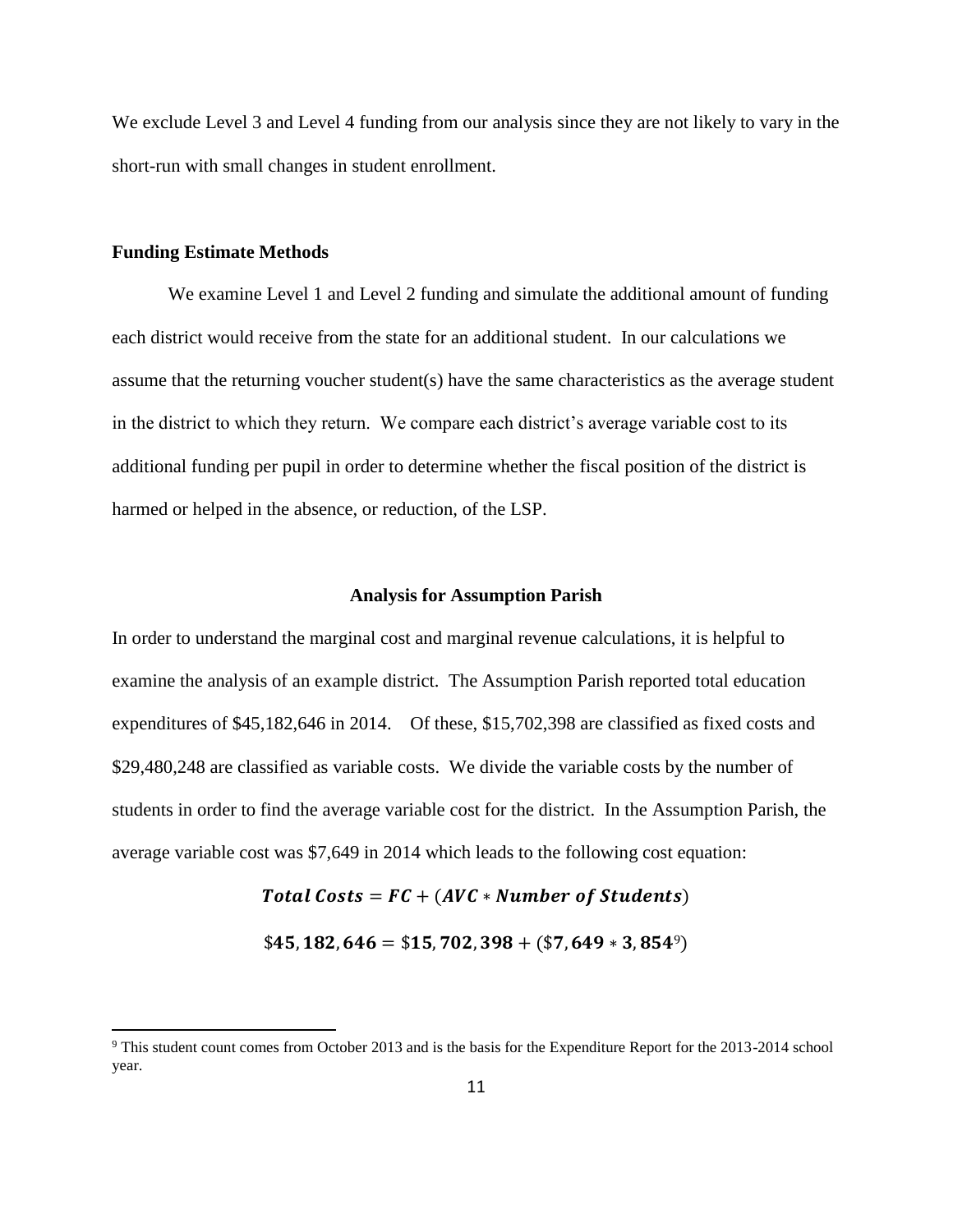This suggests the Assumption school district has \$15.7M in fixed costs and spends \$7,649 for each additional student with its current expenditure patterns. This should hold for small changes in the number of students. This expenditure pattern was estimated from expenditures from the 2013-2014 fiscal year and we assume it also holds for 2014-2015.

Marginal revenue can be calculated as the change in total additional state funding divided by the change in the number of students. To make this calculation we assume that all voucher students enrolled in 2014 return to their residentially assigned public schools. Assumption had 3,551 students in 2014 and can expect up to 25 additional students to return based on 2014 voucher enrollment. Assumption had 2,382 Low-Income/English Language Learner students, 1,685 Career and Technical Education students, 485 Special Education students and 90 Gifted and Talented students in 2014. Before the economy of scale adjustment, the weighted pupil count is calculated as follows:

 $4,958 = 3551^{10} + 2382(22%) + 1685(6%) + 485(150%) + 90(60%)$ 

The average student in this district has a student weight of 1.4 (4,958/3,551), so we will use this weight for each of the 25 returning voucher students. The economy of scale add-on students are calculated as:

$$
\mathbf{374} = 3551 * (\frac{7500 - 3551}{37,500})
$$

Therefore, the total weighted students when the LSP is fully funded is 5,332. The Level 1 funding is 5,332 times the per pupil amount of \$3,855, or \$20,554,860. The state share of this funding is the total amount minus the local share. The local share is determined by local

<sup>&</sup>lt;sup>10</sup> This student count comes from the 2015 Budget letters and is based on the February 2015 student enrollment.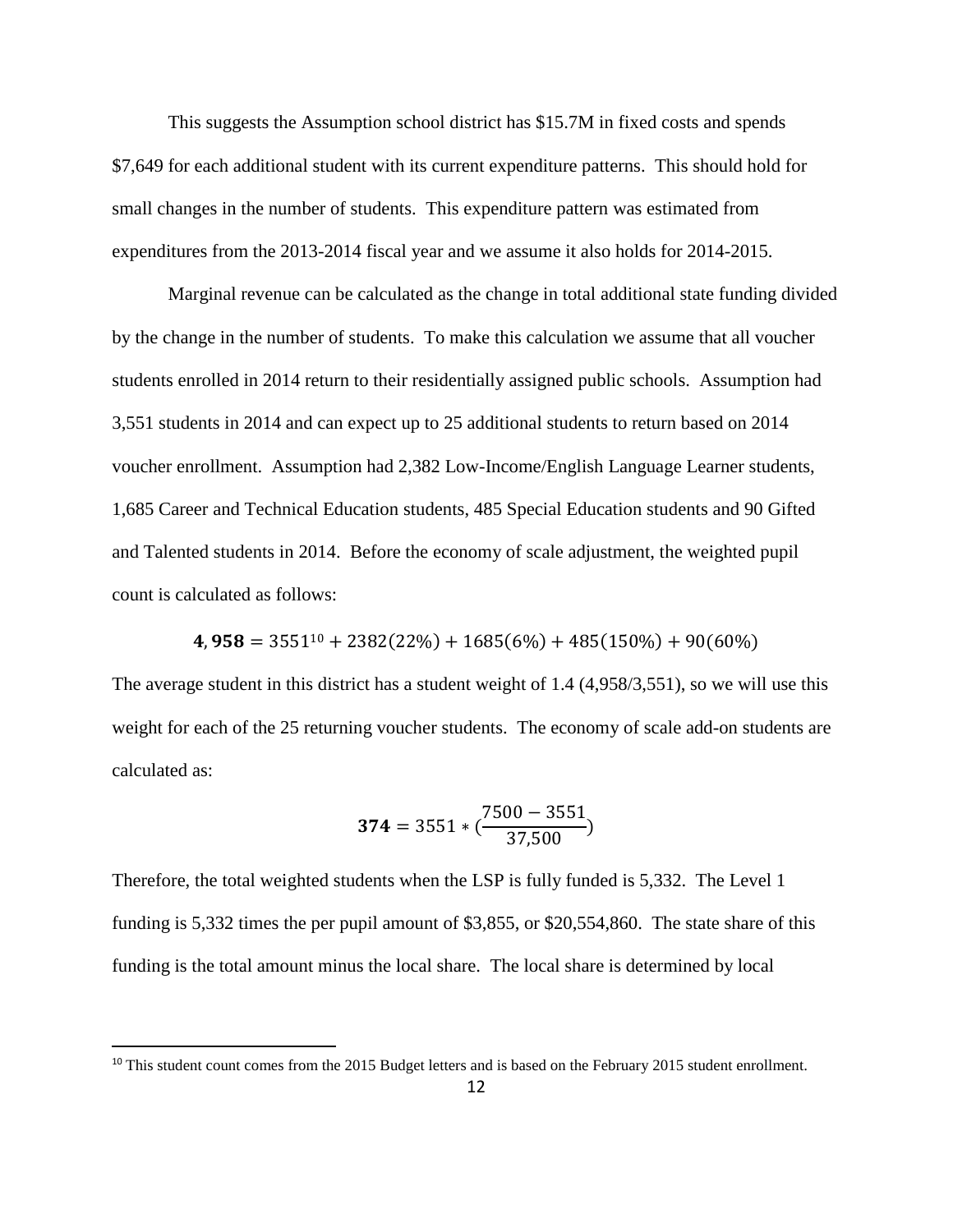property and sales tax revenue which does not change when students move from private to public schools. In Assumption Parish, this amount is \$4,334,534. Therefore, the state share with the LSP in place is \$16,220,326.

In the absence of the program, the total weighted student count increases by the 25 additional students weighted at 1.4 each. The total weighted students would be the number of actual students (3,576) times the average weight of each student in the district (1.4) plus the economy of scale add-on, or 5,366 total weighted students. Therefore, Level 1 funding would be \$20,685,930 and the state share of this would be \$16,351,396. The additional state funding for Level 1 absent the program would be \$131,070 for 25 students; or \$5,243 per pupil.

Level 2 funding is calculated based on the eligible local revenue, which is the total local revenue beyond the Level 1 local cost allocation or 34% of the total Level 1 revenues, whichever is less. In the Assumption Parish it is 34% of total Level 1 funding. With the LSP, total Level 1 funding is \$20,554,860 and the local eligible revenue (34% of total) is \$6,988,652. The local share of Level 2 funding is calculated as the local eligible revenue multiplied by local share of Level 1 times an established multiplier of 1.72, or:

#### $$2,535,120 = $6,988,652 * 21.09\% * 1.72$

The state share of Level 2 funding would be the difference between the eligible local revenue and the local share, or \$4,453,532. In the absence of the program, total Level 1 funding is \$20,685,930 and the local eligible revenue (34% of total) is \$7,033,216. The local share would be calculated as:

\$, , = \$7,033,216 ∗ 20.95% ∗ 1.72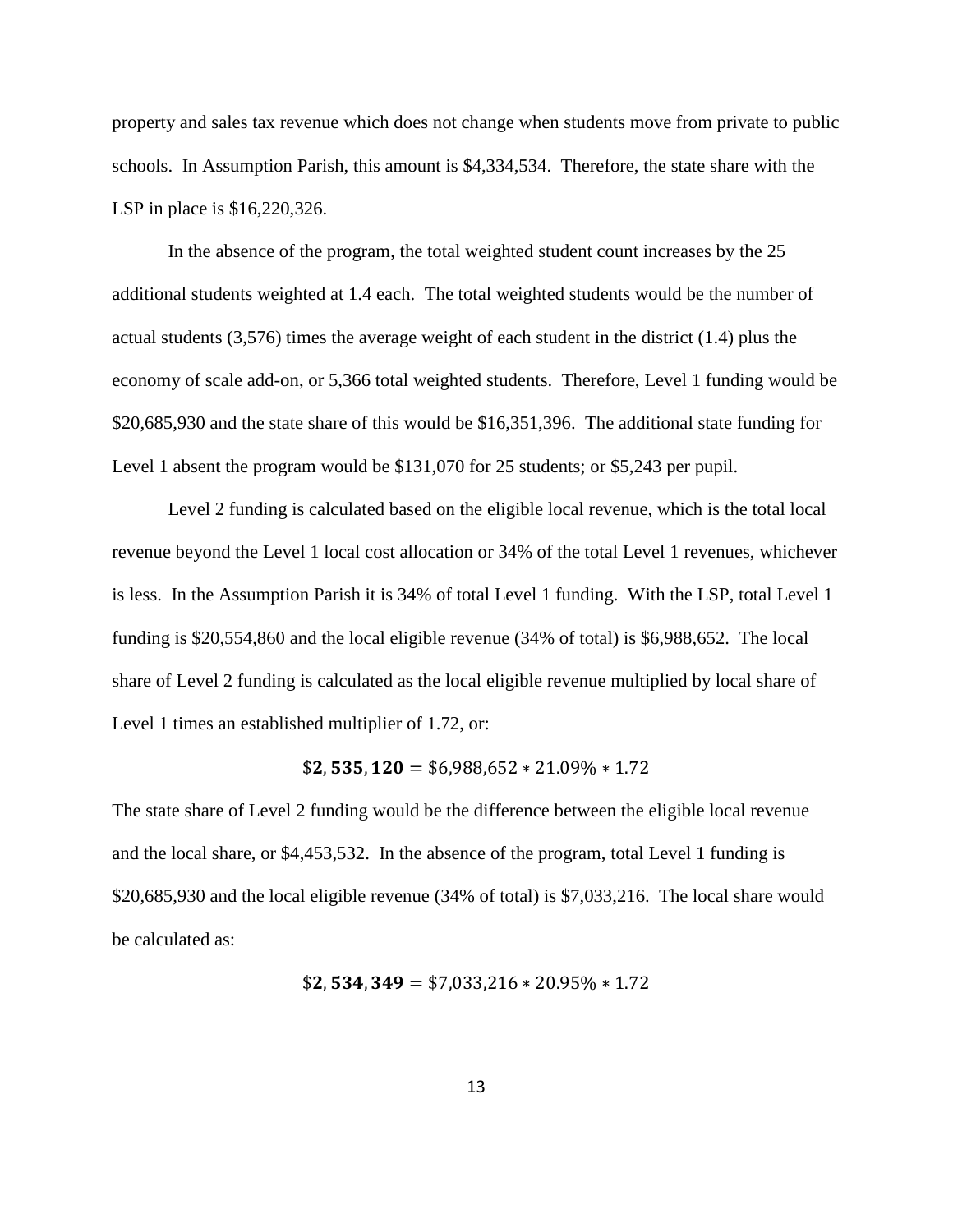The state share of Level 2 funding would then be \$4,498,867, or \$45,335 higher than it is with the LSP. That is an additional \$1,813 per pupil. Therefore, the total additional revenue per pupil from Level 1 and Level 2 combined would be \$7,056. This is \$593 less than the average variable cost per pupil in Assumption of \$7,649, so the district would face a financial loss of \$593 per returning voucher student for each of the 25 student returning for a total of about \$14,820. In other words, the Assumption Parish would need to fund the additional \$593 per student by allocating supplementary local revenue or be forced to operate on lower per pupil expenditures.

|                                      |                     |                       |                   | $\frac{0}{0}$ |
|--------------------------------------|---------------------|-----------------------|-------------------|---------------|
|                                      | <b>LSP Baseline</b> | <b>LSP Eliminated</b> | <b>Difference</b> | change        |
| <b>Actual Enrollment</b>             | 3551                | 3576                  | 25                | 0.70%         |
| Weighted Enrollment                  | 5332                | 5366                  | 34                | 0.64%         |
| Local Obligation Level 1             | \$4,334,534         | \$4,334,534           | \$0               | 0.00%         |
| Local Obligation Level 2             | \$2,535,120         | \$2,534,349           | $(\$771)$         | $-0.03%$      |
| <b>Local Revenue Generated</b>       | \$12,413,215        | \$12,413,215          | \$0               | 0.00%         |
| State Level 1 Funding                | \$16,220,326        | \$16,351,396          | \$131,070         | 0.81%         |
| State Level 2 Funding                | \$4,453,532         | \$4,498,867           | \$45,335          | 1.02%         |
| Total State Level 1 & 2              | \$20,673,858        | \$20,850,263          | \$176,405         | 0.85%         |
| <b>Total Local and State Funding</b> | \$33,087,073        | \$33,263,478          | \$176,405         | 0.53%         |
| Funding per student                  | \$9,318             | \$9,302               | \$16)             | $-0.17%$      |
|                                      |                     |                       |                   |               |
|                                      |                     |                       |                   |               |

| Projected Increase in Funding                       |            |
|-----------------------------------------------------|------------|
| Total Eliminated - Total Baseline                   | \$176,405  |
| Projected increase in costs                         |            |
| 25 new students * \$7649 variable costs per student | \$191,225  |
| Difference                                          | (\$14,820) |

This district currently has funding of \$9318 per student with the LSP program in place. If the LSP is eliminated the district has to educate 25 additional students and only receives \$176,405 of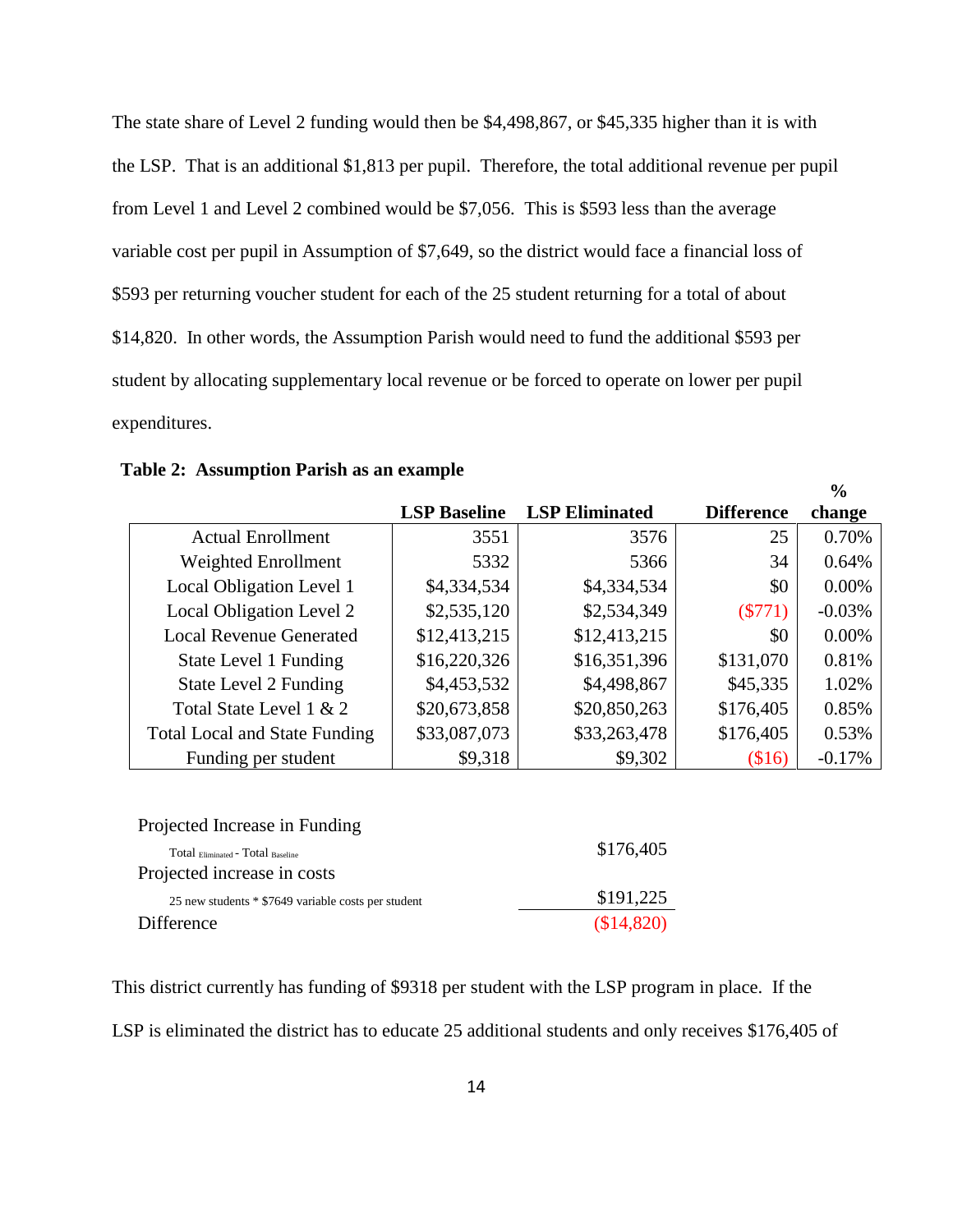additional funding, which is \$7056 per added student. Since the funding attributable to the new students (\$7056) is lower than the current per pupil spending (\$9318) it effectively reduces the per-pupil funding for the entire district.

#### **Multiple Funding Scenarios**

For the LSP elimination scenario, we use three different methods in order to calculate the additional funding per pupil. Our first method is based on the additional revenue each district would receive if all of the currently enrolled voucher students returned to local districts.<sup>11</sup> In our second method, we calculate the additional revenue a district would receive based on the funding amount if 91% of the students returned to their local districts. Our third method calculates the additional revenue a district would receive based on the funding amount if only one voucher student returned. The additional state funding per student may not be the same under each method due to the nonlinear nature of the funding formula.

In addition, we assume that the funding reduction for the program enacted this summer will force between 120 and 560 LSP students to return to or remain in their district public schools. We expect the distribution of these "forced attriters" to reflect the previous distribution of program users by district, so that districts with more LSP participants in 2015-16 would experience proportionately more forced attriters and districts with fewer LSP participants would experience proportionately fewer of them.

#### **Projected Effects of Program Elimination**

Most districts are unaffected since they do not have any current voucher users. Of the districts likely to see additional students if the LSP were eliminated, many are harmed and a few would

<sup>11</sup> 2014 enrollment found here: [https://www.louisianabelieves.com/docs/default-source/school-choice/2012-](https://www.louisianabelieves.com/docs/default-source/school-choice/2012-2013-la-scholarship-enrollment-counts.pdf?sfvrsn=8) [2013-la-scholarship-enrollment-counts.pdf?sfvrsn=8](https://www.louisianabelieves.com/docs/default-source/school-choice/2012-2013-la-scholarship-enrollment-counts.pdf?sfvrsn=8)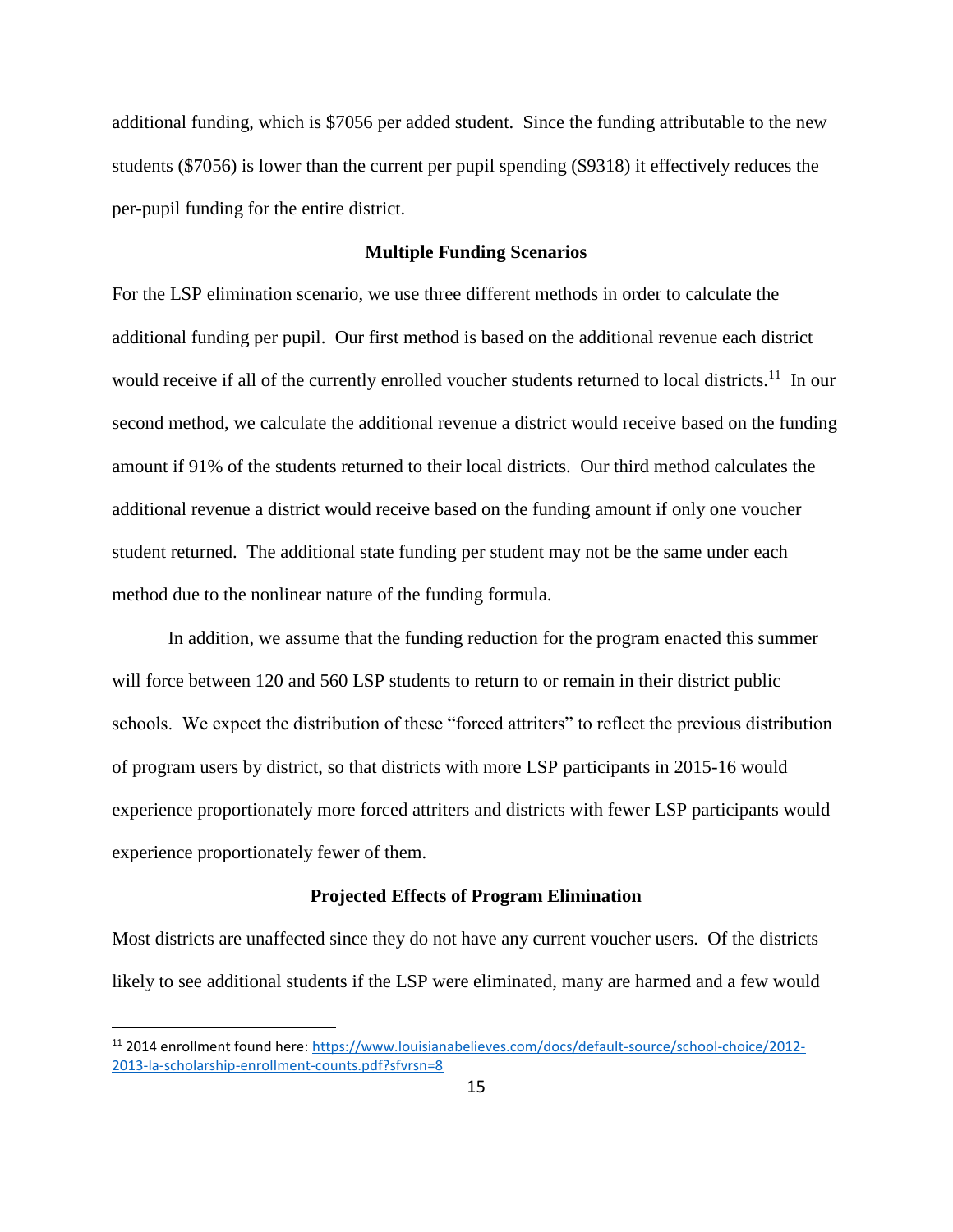benefit financially. We provide overall summary statistics of the distribution of benefits and losses across the 31 districts that have voucher students in the tables below. Table 3 provides per-pupil summary statistics for the district with the largest benefit, the largest loss, and the average district. We report the average of all of the affected districts weighted equally and by the number of currently enrolled voucher students. Summary statistics with additional funding calculated by all voucher students returning are presented in column 1 of Table 3. This model may be fairly accurate for predicting funding changes since the majority of voucher students would likely return to their residentially assigned public school. It is unlikely that all students would return. Mills and Wolf (2016) found that 9 percent of the students who did not win the scholarship through a lottery still attended private school. Since our analysis examines students that are currently enrolled in a voucher-accepting school, we expect that at least 9 percent of current LSP students will also remain in private schools without the program.

|                                              | <b>All Students</b><br><b>Return</b> | 91% Return | <b>One Student</b><br><b>Returns</b> |
|----------------------------------------------|--------------------------------------|------------|--------------------------------------|
| <b>Maximum Benefit</b>                       | \$96                                 | \$160      | \$10,331                             |
| <b>Maximum Loss</b>                          | \$ (5,964)                           | \$ (5,964) | \$ (9,386)                           |
| <b>Average (Districts Equally Weighted)</b>  | \$(1,631)                            | \$(1,635)  | \$(1,567)                            |
| <b>Average (Voucher Student Weighted)</b>    | \$(1,311)                            | \$(1,439)  | \$ (2,217)                           |
| <b>Standard Deviation</b>                    | \$1,496                              | \$1,505    | \$3,894                              |
| <b>Percent of districts with fiscal loss</b> |                                      |            |                                      |
| among those with voucher users               | 96.77%                               | 96.77%     | 77.42%                               |
| Percent of voucher users who                 |                                      |            |                                      |
| generate a fiscal loss for district upon     |                                      |            |                                      |
| return                                       | 99.69%                               | 99.68%     | 90.69%                               |

**Table 3: District Per-Pupil Summary Statistics by Method**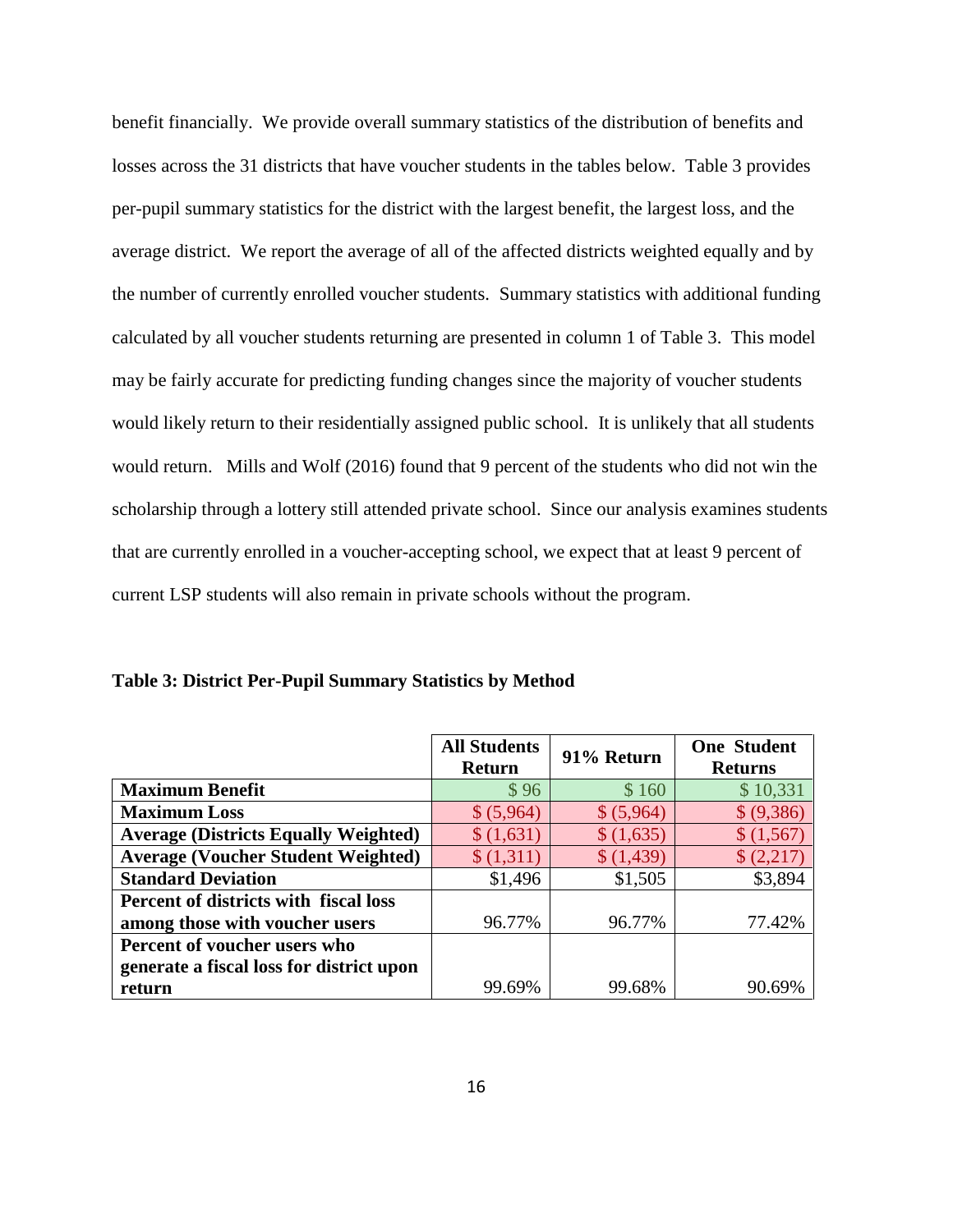Column 1 shows summary statistics for the distribution of net effect per student among districts with current voucher users. The maximum benefit is negligible, at \$96 per student. On average, the net loss is over \$1,300 per pupil. These are per-pupil amounts, but districts vary widely in their number of expected returning voucher users; in 2014, districts with students qualified for vouchers had between 10 and 2,893 students using vouchers.

Column 2 presents results with funding based on 91% of the voucher students returning to their public districts and column 3 presents results with funding based on a single voucher student returning to the district. The most consistent results are found in the second column, for the model based on 91% of the voucher students returning to their public school. Overall, this model produces results that are similar to those found by the first model. The maximum benefit for a district is \$160 and the maximum loss is over \$5,900 per pupil.

With a standard deviation of about \$3,900, the results in the third column are the least precise. The funding amount for the first student is sensitive to the non-linear nature of some segments of the state funding formula. The maximum benefit for a district is much larger in magnitude here, about \$10,300 in funding above additional variable costs. This is an extreme outlier. This particular district is St. Tammany, which would receive around \$18,500 additional revenue for the next student. However, the average additional revenue per student if all 87 voucher students return to this district is only around \$7,500. Due to the nonlinearity of the additional funding in districts such as these, and the assumption that most voucher students will return to their public school district, we should feel more comfortable with the results based on the first two methods. Figure 1 below shows the marginal revenue trend for St. Tammany Parish based on the number of expected returning students. As illustrated below, the marginal revenue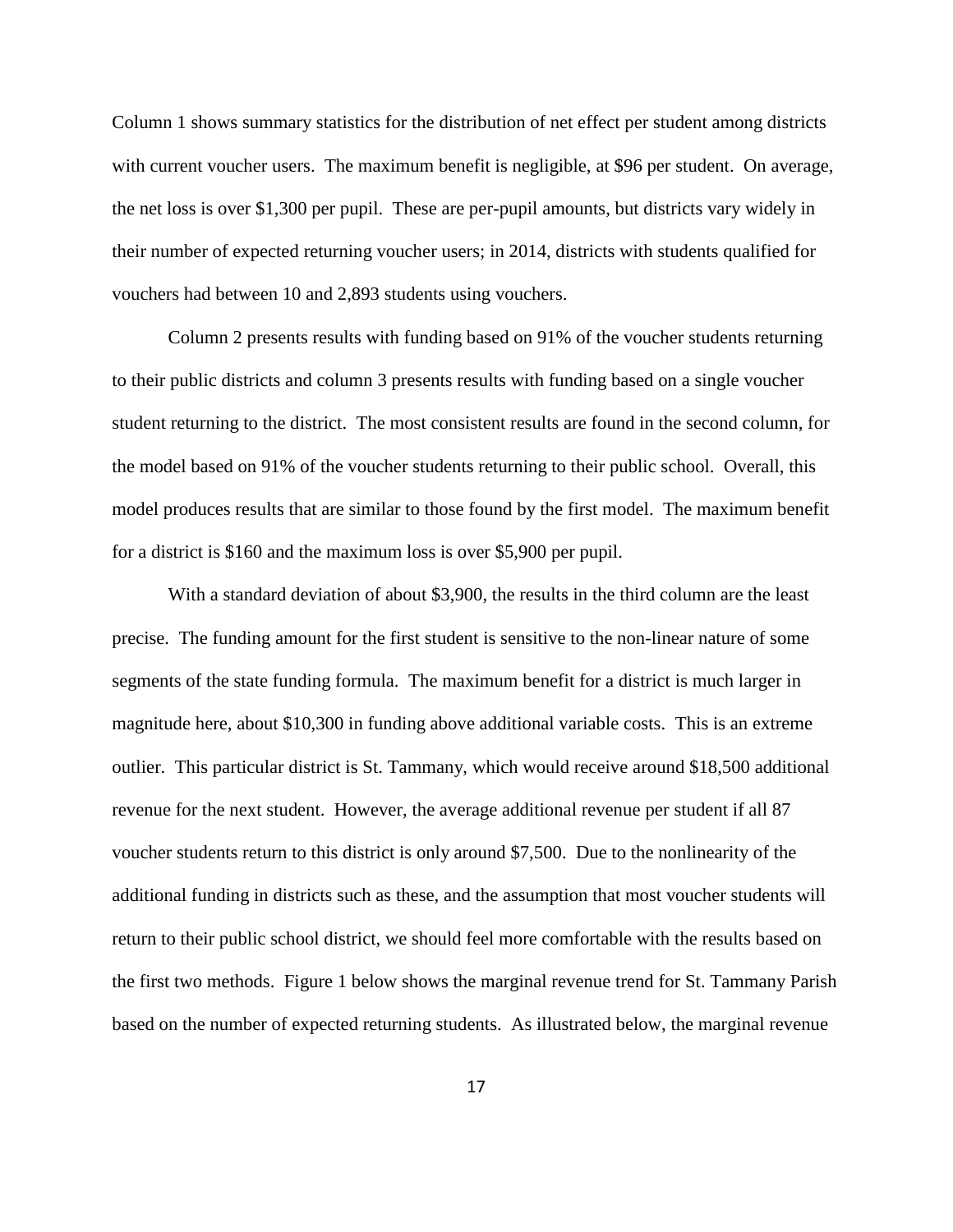per student approaches the base model amount (\$7,454) as the number of expected returning students increases.



In Table 3, with only one additional student in each district, the maximum loss is slightly larger in magnitude than the base model, with average variable costs about \$9,400 larger than the additional revenue per student. The average affected district would face a similar financial loss of around \$1,600 - \$2,200 per returning student, depending on the method used for weighting districts.

Next, we examine the distribution of per-pupil impacts for the affected districts. Figure 2 below shows the net effect to each district based on the four simulation methods used.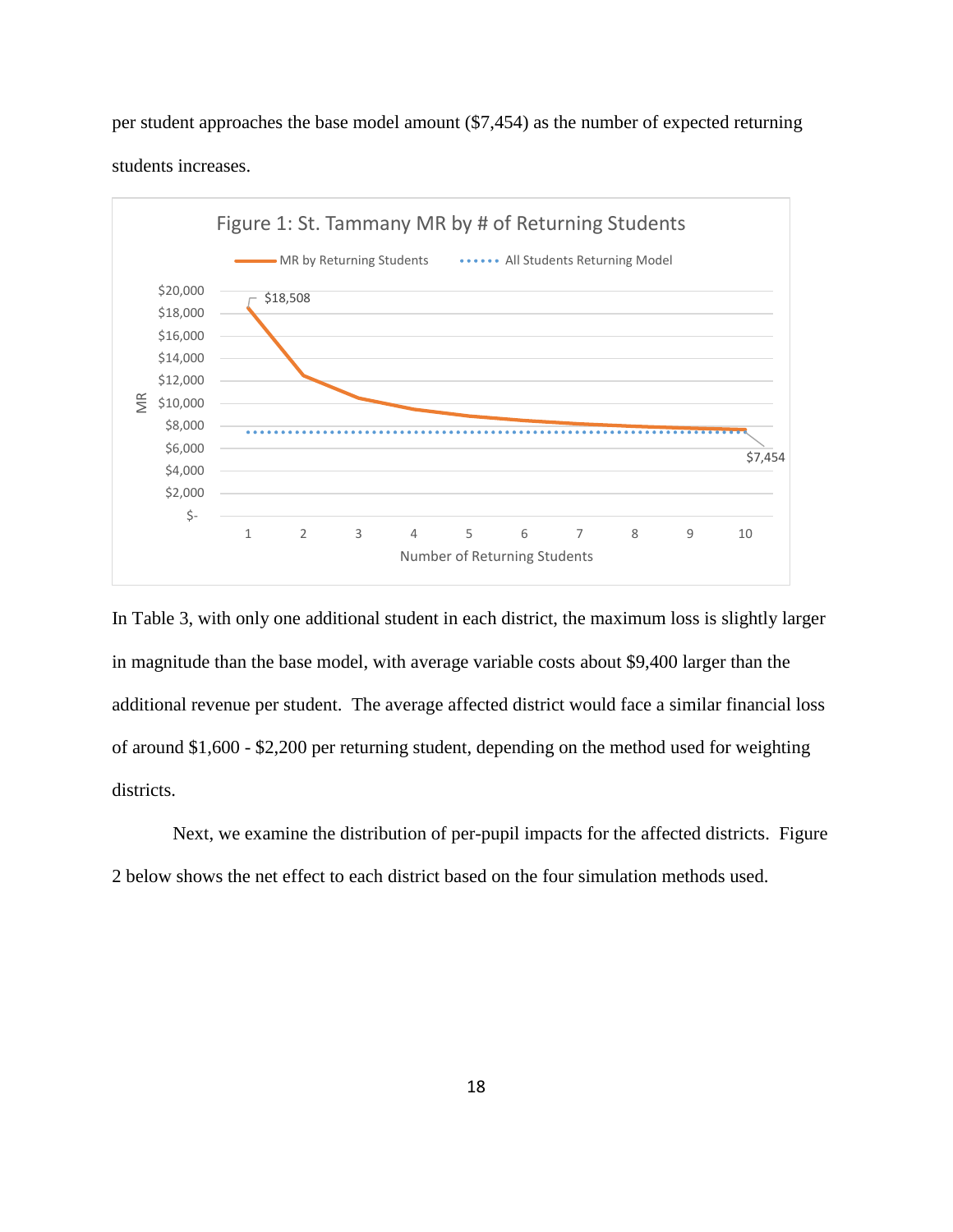

Figure 2 shows that most of the 31 affected districts will experience cost increases that exceed additional funding in all models due to the return of former LSP students to the public schools. The model that calculates revenues based on the next student has a much larger variance in results than the other two and tends to generate more extreme values. The model based on the average of all students returning has much smaller variance since it estimates the average additional revenue based on all students returning. Table 3 above shows the number of districts that would be financially better or worse off with the elimination of the program.

The majority (38) of the districts will be unaffected by the elimination of the program. Out of the affected districts, a vast majority will experience additional variable costs that exceed the additional funding from the state. Depending on the statistical method employed, between 1 and 7 of the affected districts will benefit financially, while between 21 and 30 of the affected districts will face additional costs greater than additional funding per student. Even in the bestcase scenario, which relies on only one student returning to every district, less than a quarter of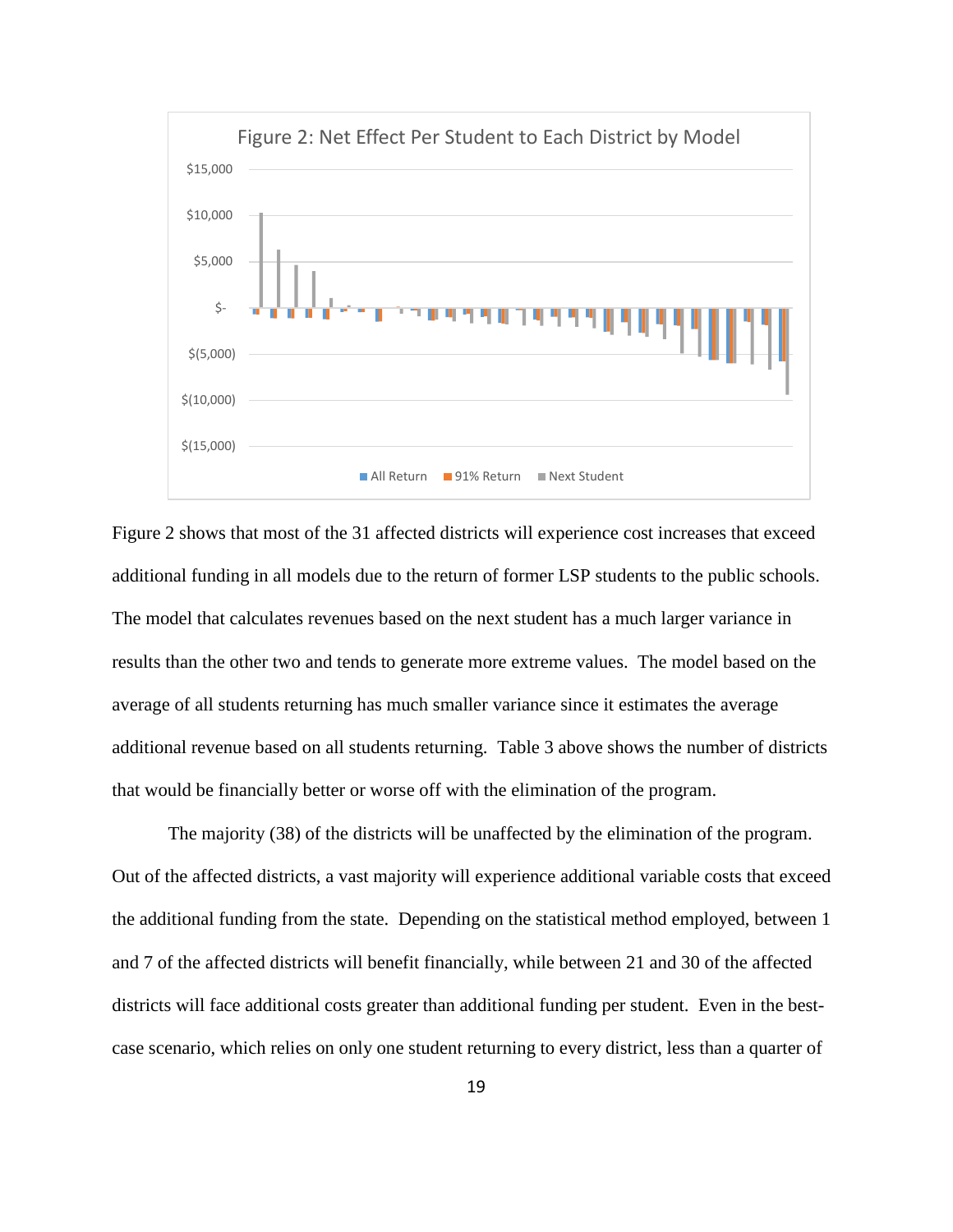the affected districts will benefit financially. In the scenario based on the reduction of the LSP, less than a third of the affected districts benefit financially.

Though we have examined the overall effect for each district, it is also beneficial to observe the benefit or loss created by each individual student. Table 3 shows that a considerable majority of returning voucher students would create a financial loss to their district. In every model simulating an elimination of the LSP, over 90% of voucher students would generate additional costs that exceed additional funding received. In the model based on a 200 student reduction in the LSP, about 4 of every 5 returning students would create financial losses for their public school districts.

#### **Waitlist Students**

At the beginning of the 2016-2017 school year, 442 students from 34 different parishes who have already accepted voucher awards for the program have been put on a waitlist due to budget cuts. If we assume the average voucher amount has increased to \$5,900 this year, the state avoids paying \$2.61 million by avoiding the cost of these vouchers. Assuming the students cannot attend the private school without the LSP, this keeps 442 students enrolled in district schools rather than private schools and increases the state's share of Level 1 and Level 2 funding by about \$3.22 million based on the district-specific funding obligations. Louisiana is paying \$3.22 million in additional Level 1 and 2 funding to avoid paying \$2.61 million in voucher expenses, which is a net increase in state overall education expenditures of more than \$600,000. Based on historical program attrition rates, if all the students on the waitlist remain on the waitlist, the number of voucher users this year will be about 560 lower than last year. If LSP funding is increased so that all waitlist students receive vouchers, the number of voucher users would still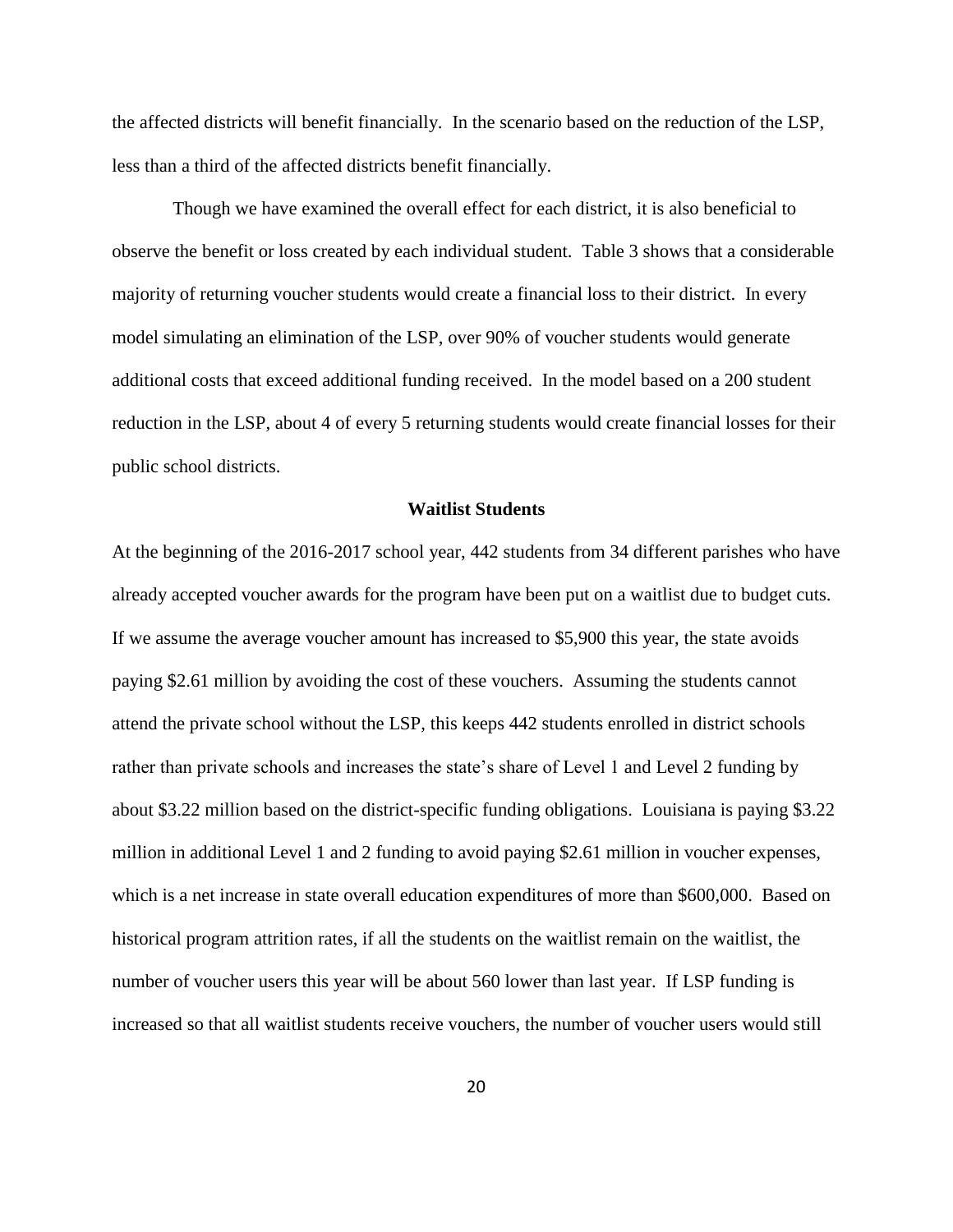be about 120 smaller than last year. Table 4 provides some descriptive statistics for the district effects assuming the number of voucher users is 120, 200, and 560 students smaller than last year.

The results based on the forced reduction of the LSP due to funding cuts, found in table 4, are similar to those of the models based on the elimination of the program. If all students on the wait list return to their local district, the average outcome for affected districts would be a financial loss of about \$1,450 - \$1,850 per student. If none of the students on the wait list need to return to their local districts and the number of students in the program only decreases by 120, the average outcome for the affected districts would be a loss of about \$1,000 per student. In all scenarios, over 80% of student transfers would result in a financial loss for the local district.

|                                              | 120 Forced | 200 Forced | 560 Forced |
|----------------------------------------------|------------|------------|------------|
| <b>Maximum Benefit</b>                       | \$10,331   | \$4,319    | \$315      |
| <b>Maximum Loss</b>                          | \$ (9,386) | \$ (9,386) | \$ (6,816) |
| <b>Average (Districts Equally Weighted)</b>  | \$(1,016)  | \$(1,647)  | \$(1,858)  |
| <b>Average (Voucher Student Weighted)</b>    | \$(1,130)  | \$ (1,332) | \$(1,463)  |
| <b>Standard Deviation</b>                    | \$3,692    | \$2,565    | \$1,780    |
| <b>Percent of districts with fiscal loss</b> |            |            |            |
| among those with voucher users               | 77.27%     | 77.78%     | 93.55%     |
| Percent of voucher users who                 |            |            |            |
| generate a fiscal loss for district upon     |            |            |            |
| return                                       | 83.33%     | 81.50%     | 98.75%     |

**Table 4: District Per-Pupil Summary Statistics by Magnitude of Reduction**

#### **Timing of Student Counts**

It should be noted that all of the analysis done so far assumes state funding for districts is adjusted instantaneously as the number of students enrolled in a school changes. In most states, school funding formulas are based on student enrollment counts from the previous year, which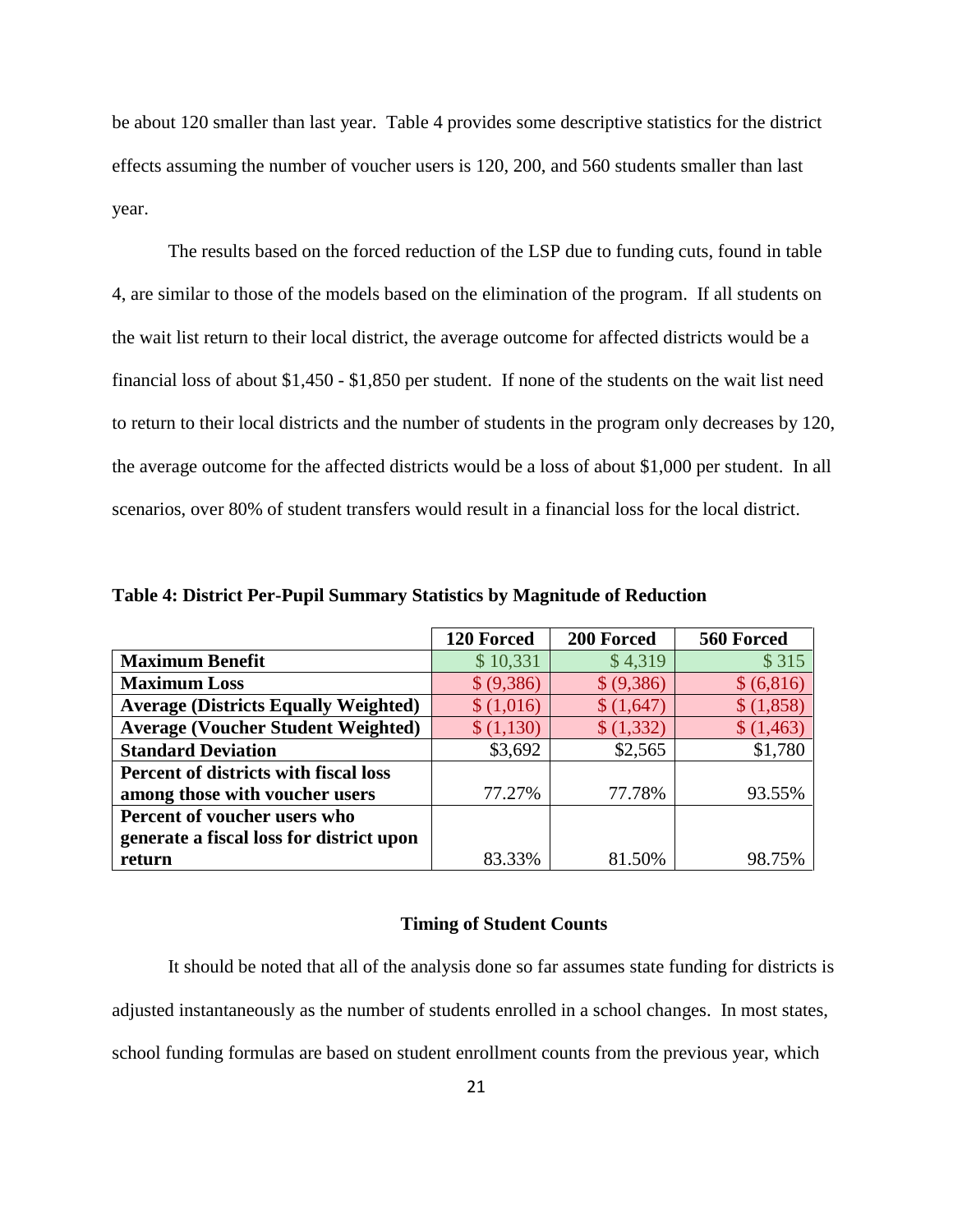allows districts to budget with some level of certainty as to funding available. This also creates a delay between when the student enrollment count changes and when the school funding amount adjusts. For a mature voucher program where the number of students transferring into and out of the program are roughly equivalent each year, this simultaneity assumption is a harmless simplification since it calculates the annual effect once the funding formula has adjusted. When the number of students in the program is changing, this simplifying assumption causes the short run fiscal effects to be less accurate. In Louisiana, the funding for the first half of the academic year is based on student counts from February of the previous school year, and October student counts are used to calculate funding for the second half of the academic year. When the number of LSP users is expanding, the state effectively provides funding for new voucher users to the public schools for half a year after the student has stopped attending. When the program is expanding local districts are unlikely to feel the financial pinch. Conversely, if students transfer from private to public schools when the LSP funding is reduced, and it takes a few months for the additional students to generate additional funding for the public schools, the local districts are likely to suffer financially since they bear the cost of educating the students without additional funding for a few months. When we consider the timing of funding adjustments, the state is reducing expenditures in the short run by restricting the number of voucher students via budget cuts. The voucher cost is avoided immediately, but the additional public school student does not trigger additional state funding until the second half of the fiscal year. In this regard, the state is reducing expenditures by about \$1,000,000 for this academic year by increasing the number of students in public schools where funding does not change until the second half of the fiscal year.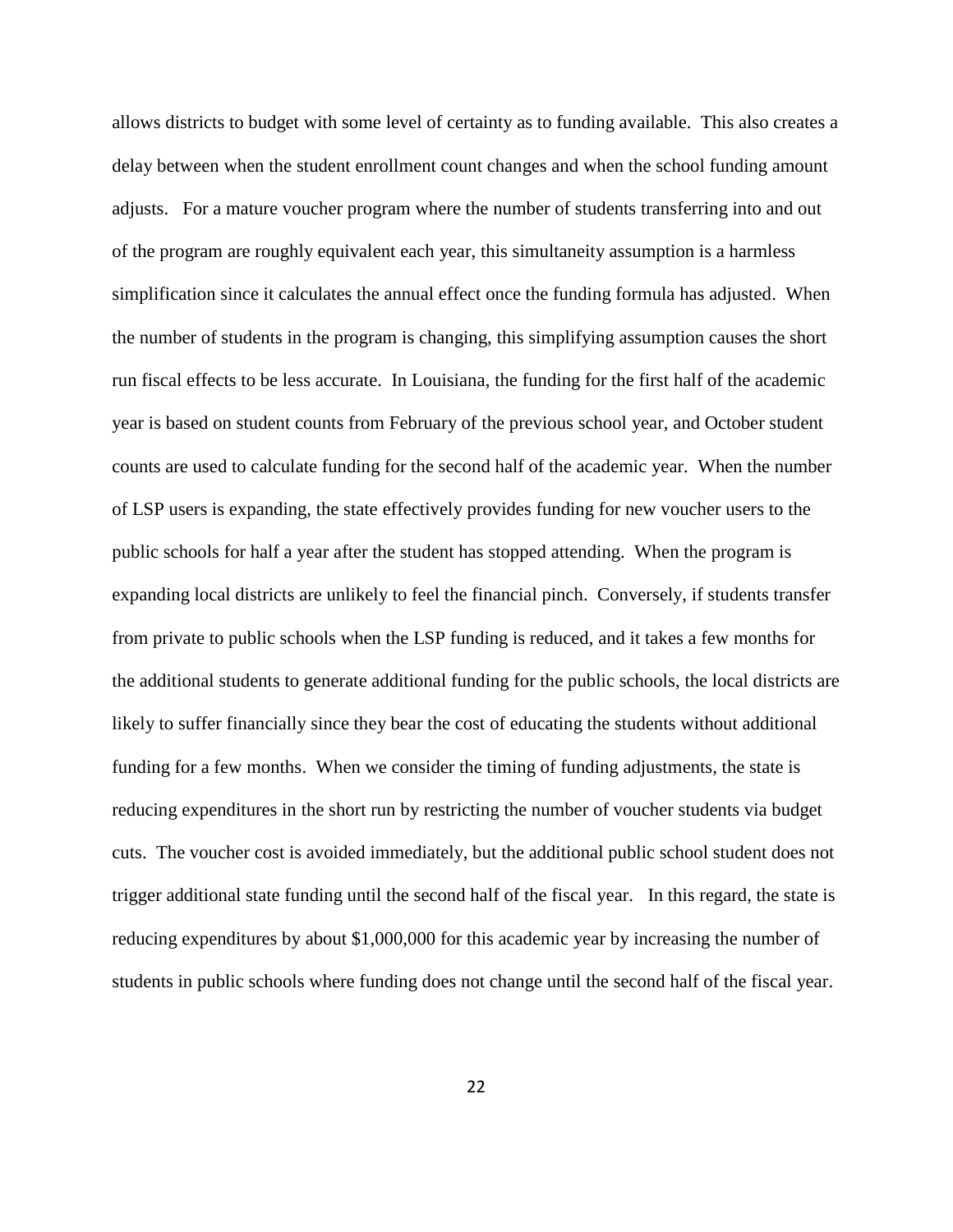Tables 5 shows the effect on state education expenditures for the waitlisted students and the difference between the delayed and immediate changes in funding obligations. This table shows that savings to the state as a result of funding cuts are due to the timing of when students are counted rather than any actual cost efficiencies.

|                                        | <b>Immediate</b> | <b>Delayed</b> |
|----------------------------------------|------------------|----------------|
|                                        | <b>Funding</b>   | <b>Funding</b> |
|                                        | <b>Update</b>    | <b>Update</b>  |
| <b>Maximum Benefit</b>                 | \$941            | \$3,421        |
| <b>Maximum Loss or Minimum Benefit</b> | \$ (3,800)       | \$1,050        |
| <b>Average (District Weighted)</b>     | \$(1,050)        | \$2,425        |
| <b>Average (Student Weighted)</b>      | \$(1,380)        |                |

**Table 5: Effect of Waitlist on State Expenditures per Voucher Student**

The cost savings to the state results from districts educating students for half of the year before the additional funding generated by that student arrives. For the fiscal year that districts have returning voucher students, all districts are financially worse off. Table 6 shows the projected effect on the 34 districts with students currently on the waitlist.

| Table 6: Effect of Waitlist on Districts |                               |           |
|------------------------------------------|-------------------------------|-----------|
|                                          | Immediate                     | Delayed   |
|                                          | Funding Update Funding Update |           |
| Maximum Benefit (Minimum Loss)           | \$1,506                       | (\$3,183) |
| <b>Maximum Loss</b>                      | (55, 454)                     | (\$8,253) |
| Average (district weighted)              | \$1,203)                      | (\$4,678) |
| Average (student weighted)               | (\$1,030)                     | (\$4,670) |

#### **Discussion**

Using publicly provided data and the state funding formula, our results indicate that, for most districts, the costs associated with educating additional students returning from the LSP will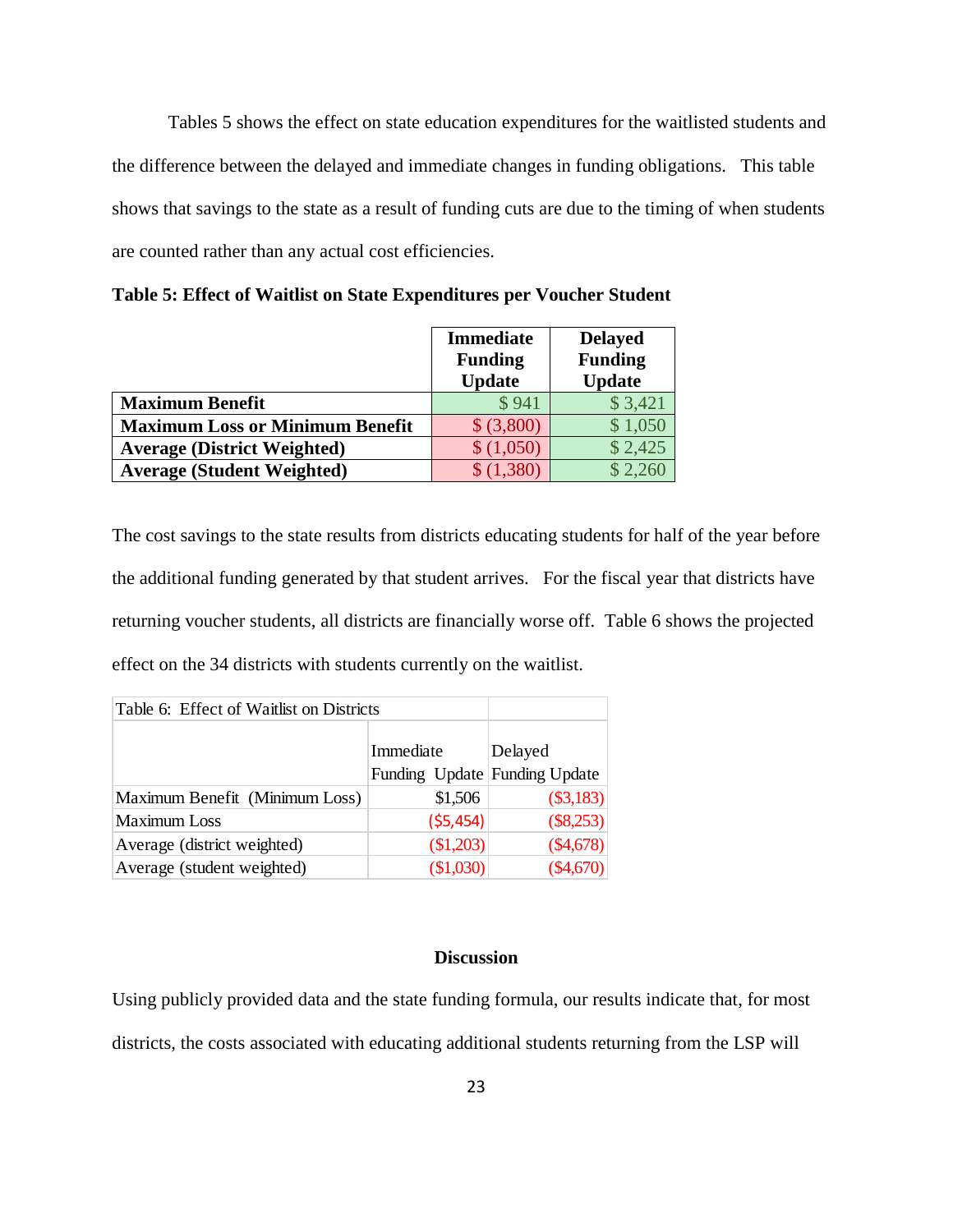exceed the additional funding provided to the districts by the state. We only consider additional state funding on the assumption that local funding is unchanged as the local economy is unaffected when a student transfers from a private to a public school. Thirty-eight of the districts are not likely to be affected and between 1 and 7 are expected to benefit from the policy change.

However, 21-30 of the 31 affected districts will encounter a financial loss, and significant losses incurred by particular districts may cause concern. In particular, a few districts will face costs exceeding additional funding by more than \$5,000 for each returning voucher student. These districts may have to adjust the combination of resources used in their schools. These same districts may also be most able to adjust their spending accordingly since they currently have higher variable costs and lower fixed costs. There are four districts where the number of voucher students exceeds 3% of total enrollment. Particularly, the 2014 voucher enrollment for the Orleans Parish accounts for over a fifth of its total public school enrollment. Using our current methods, we find a financial loss for each of these large voucher enrollment districts from the return of former LSP students. Since LSP students represent a substantial share of total enrollment, the assumption that fixed costs are unchanged may not be appropriate for these districts.

The motivation of this study comes from the recent legislative session where eliminating the LSP was considered as a potential cost saving option and the final resolution involved a program spending cut likely to result in around 120 to 560 LSP students forced to return to or remain in their district schools. While we have framed the discussion in these terms, the analysis would be applicable to any scenario where students leave private schools to attend public schools while the local tax base is unaffected. It is also worth noting that these are district-level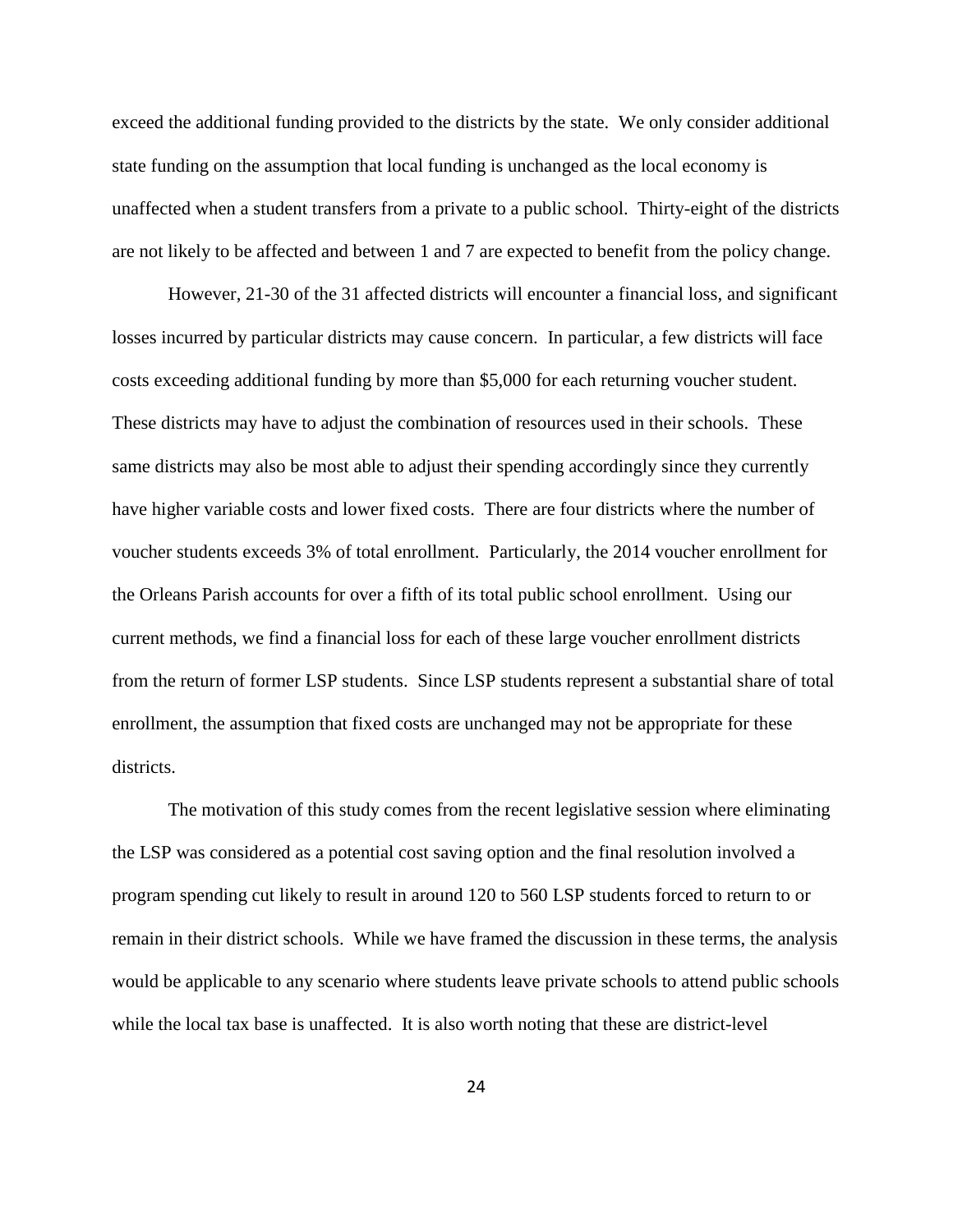averages. It is possible that individual schools within a district are not identical, so we cannot conclude that every school within a particular district will experience the same result. The school-level outcomes will vary within each district based on the cost structure and excess capacity of each school.

For this analysis we have assumed the parameters in the state funding formula are unchanged in the absence of the LSP. Given that previous research (Trivitt and DeAngelis, 2016) showed that eliminating the program is likely to require additional state funding under the current formula, it is possible that the state would change the formula. In the Level 1 calculations, the current required mills of 17.76% can be increased in order to keep the education expenses shared with the state providing 65% and local districts providing 35% of funding. In Level 2 calculations, the local district is currently expected to provide 1.72 times the local percent of Level 1 funding. The Louisiana Department of Education can increase this factor annually to keep the total Level 2 funding equal from year to year. If either of these parameters is altered as a result of increased student enrollment stemming from former voucher students returning to local districts, then *every district in the state* would be affected, even those with no voucher eligible students. *Adjustments to these parameters could result in a funding formula that provides less state funding per student to districts that have no current voucher users.* Districts with exclusively high performing schools would be well advised to recognize they should not ignore the program, even if none of their students qualify for the vouchers.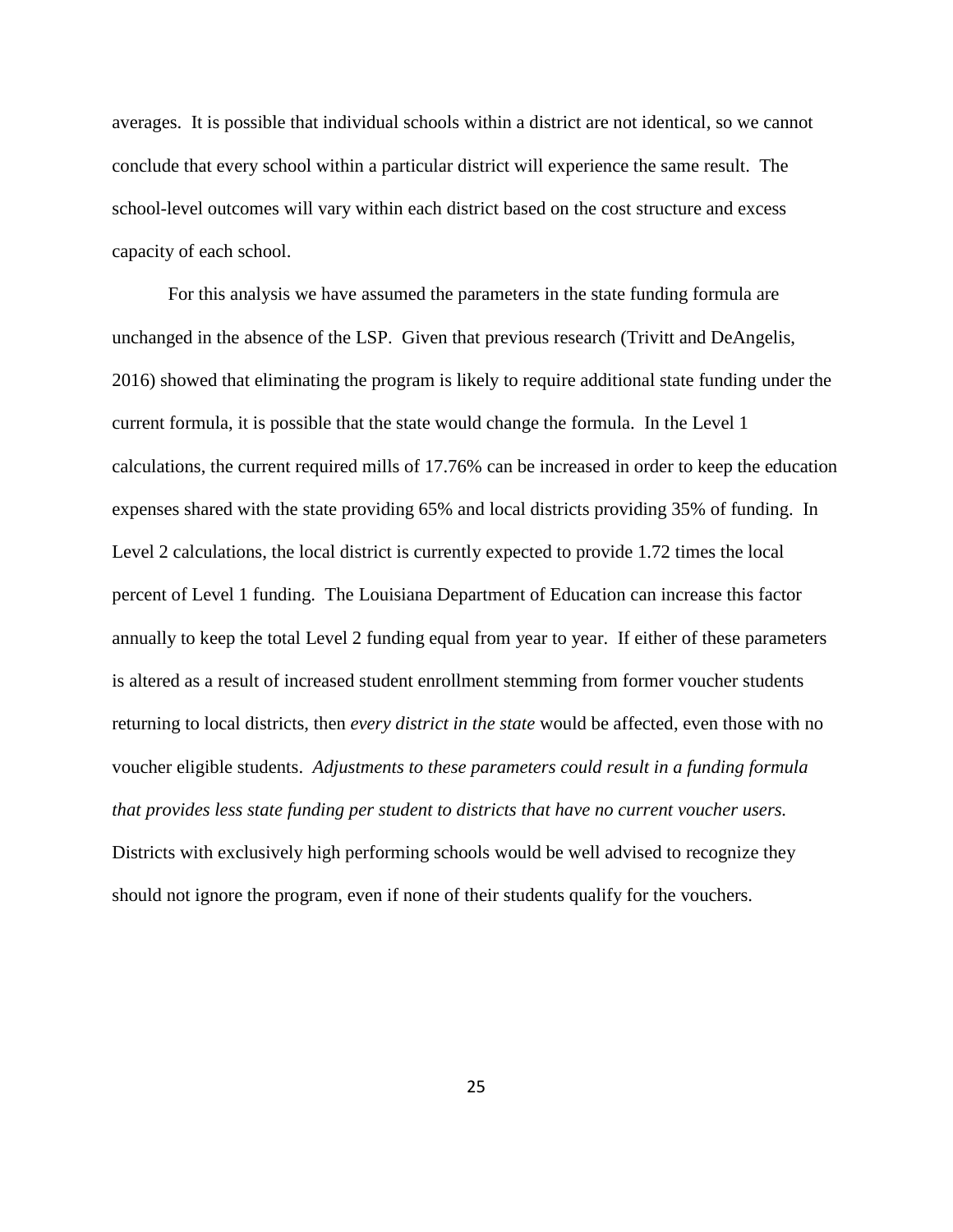#### **References**

- Egalite, A. J. (2016). The Competitive Effects of the Louisiana Scholarship Program on Public School Performance. Available at SSRN 2739783.
- Egalite, A. J., Mills, J. N., & Wolf, P. J. (2016). The Impact of the Louisiana Scholarship Program on Racial Segregation in Louisiana Schools. SSRN Electronic Journal SSRN Journal.
- Mills, J. N., & Wolf, P. J. (2016). The Effects of the Louisiana Scholarship Program on Student Achievement after Two Years. Available at SSRN 2738805.
- Spalding, J. (2014). The school voucher audit: Do publicly funded private school choice programs save money. Friedman Foundation for Educational Choice, September, 30.
- Scafidi, B. (2012). The Fiscal Effects of School Choice Programs on Public School Districts. National Research. Friedman Foundation for Educational Choice.
- Trivitt, J. R., & DeAngelis, C. (2016). The Fiscal Effect of Eliminating the Louisiana Scholarship Program on State Education Expenditures.